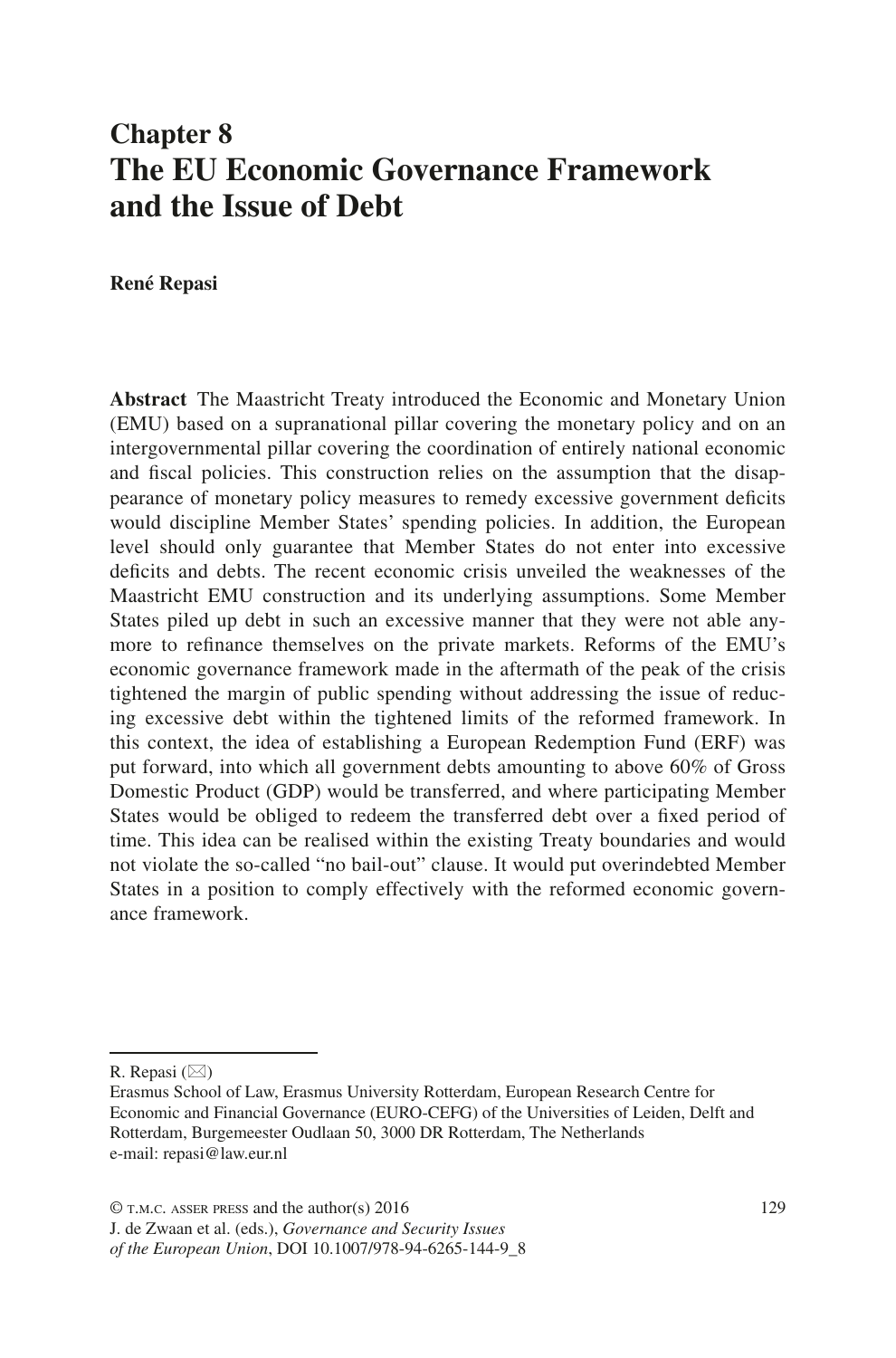**Keywords** Economic governance **·** Economic and Monetary Union **·** European Redemption Fund **·** Debt **·** Excessive deficit procedure **·** Eurobonds **·** Fiscal compact **·** Economic crisis

### **Contents**

| 8.3.1 The Fate of the Existing Government Debt: |                                                                                                                                                                                                                                                                      |
|-------------------------------------------------|----------------------------------------------------------------------------------------------------------------------------------------------------------------------------------------------------------------------------------------------------------------------|
|                                                 |                                                                                                                                                                                                                                                                      |
|                                                 |                                                                                                                                                                                                                                                                      |
|                                                 |                                                                                                                                                                                                                                                                      |
|                                                 |                                                                                                                                                                                                                                                                      |
|                                                 | 8.2.1 The Asymmetric Economic and Monetary Union in the Maastricht Treaty 131<br>8.2.3 The Reformed Economic Governance Framework After the Economic Crisis 136<br>8.3 Managing Government Debt Within the Treaty Boundaries <sup>42</sup> manufacturers and the 139 |

## **8.1 Introduction**

Europe is in a state of permanent crisis. Since the outbreak of the economic and financial crisis in 2008, the European Union operates in "crisis modus.' The tools for managing the economic crisis can be found in Title VIII of the Treaty on the Functioning of the European Union (TFEU) on "Economic and Monetary Policy." Essentially, the crisis revolves around the declining refinancing of Member States' expenditure.<sup>1</sup> By that, government debt, as well as its origins and its management in the future, forms the core of the challenges for the European Union. The origins of the excessive debt in some Member States are linked to the existing economic governance framework as it was apparently not able to prevent it. Based on this consideration, the question arises whether this framework is able to manage debt in the future, and which reforms are necessary for enhancing its effectiveness. This chapter will analyse the role of debt in the existing economic governance framework in Sect. [8.2](#page-2-1). Section [8.3](#page-10-1) will explore ways to manage government debt in the future within the Treaty boundaries.

<span id="page-1-0"></span><sup>&</sup>lt;sup>1</sup> For a comprehensive understanding of the economic and financial crisis, one has, of course, also to look at the reasons for increasing expenditure of Member States such as the reasons for the reputed necessity to save ailing credit institutions.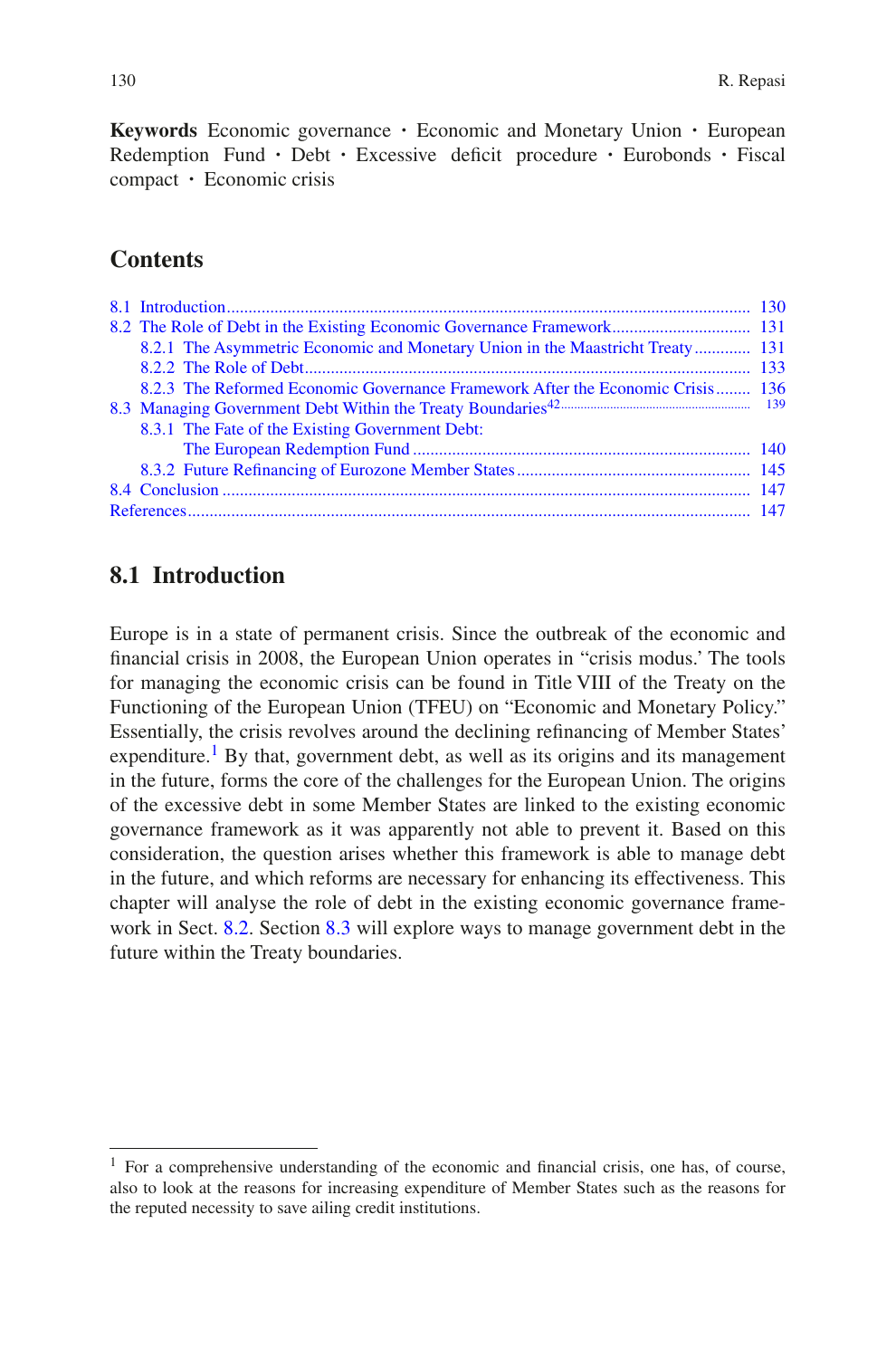# <span id="page-2-1"></span><span id="page-2-0"></span>**8.2 The Role of Debt in the Existing Economic Governance Framework**

# *8.2.1 The Asymmetric Economic and Monetary Union in the Maastricht Treaty*

The Maastricht Treaty established "an economic and monetary union"[2](#page-2-2) in which "Member States shall regard their economic policies as a matter of common concern and shall coordinate them within the Council."[3](#page-2-3) It installed "a European System of Central Banks"<sup>4</sup> whose "primary objective [...] shall be to maintain price stability["5](#page-2-5) (and which shall "define and implement the monetary policy of the Community."[6](#page-2-6) This basic construction of EMU remained untouched during the subsequent Treaty reforms and can hence be found in this state in the Lisbon Treaty.

The basic construction of EMU is characterised by its asymmetry. Whilst the Monetary Union is a supranational union, the Economic Union remains for the most part an intergovernmental construct. This asymmetry follows from the kind of competences the European Union (EU) has for implementing policies in the respective union and from the kind of mechanisms the Union can use in order to achieve compliance. A supranational union is defined by the existence of exclusive or shared Union competences.<sup>7</sup> Adopting legally binding acts on these competences takes precedence over conflicting national law and includes the obligation for the Member States to implement Union law into national law. An intergovernmental "union" is characterised by the existence of mere coordination competences. $8 \text{ In fields covered by these competences, national law remains unaffected}$ by Union action. Monetary policy is, according to Article 3(1)(c) TFEU, an exclusive Union competence, where Member States are not allowed to act unilaterally anymore. Economic policies can, according to Article 5(1) TFEU, only be coordinated so that Member States remain, in principle, legally free to pursue own economic and fiscal policies.

In order to achieve compliance of Member States with Union action, one can distinguish five means to ensure compliance: *First*, there can be private enforcement. Private action builds up pressure on the non-compliant Member State, and

<span id="page-2-2"></span><sup>2</sup> Treaty establishing the European Community, OJ 1992 C 224, entered into force on 1 November 1993 [hereinafter "EC Treaty"], Article 2.

<span id="page-2-3"></span><sup>3</sup> *Ibid.*, Article 103(1).

<span id="page-2-4"></span><sup>4</sup> *Ibid.*, Article 4a.

<span id="page-2-5"></span><sup>5</sup> *Ibid.*, Article 105(1).

<span id="page-2-6"></span><sup>6</sup> *Ibid.*, Article 105(2).

<span id="page-2-7"></span><sup>7</sup> Consolidated version of the Treaty on the Functioning of the European Union, OJ 2016 C 202/47, entered into force on 1 December 2009 [hereinafter "TFEU"], Articles 3 and 4.

<span id="page-2-8"></span><sup>8</sup> *Ibid*., Articles 5 and 6.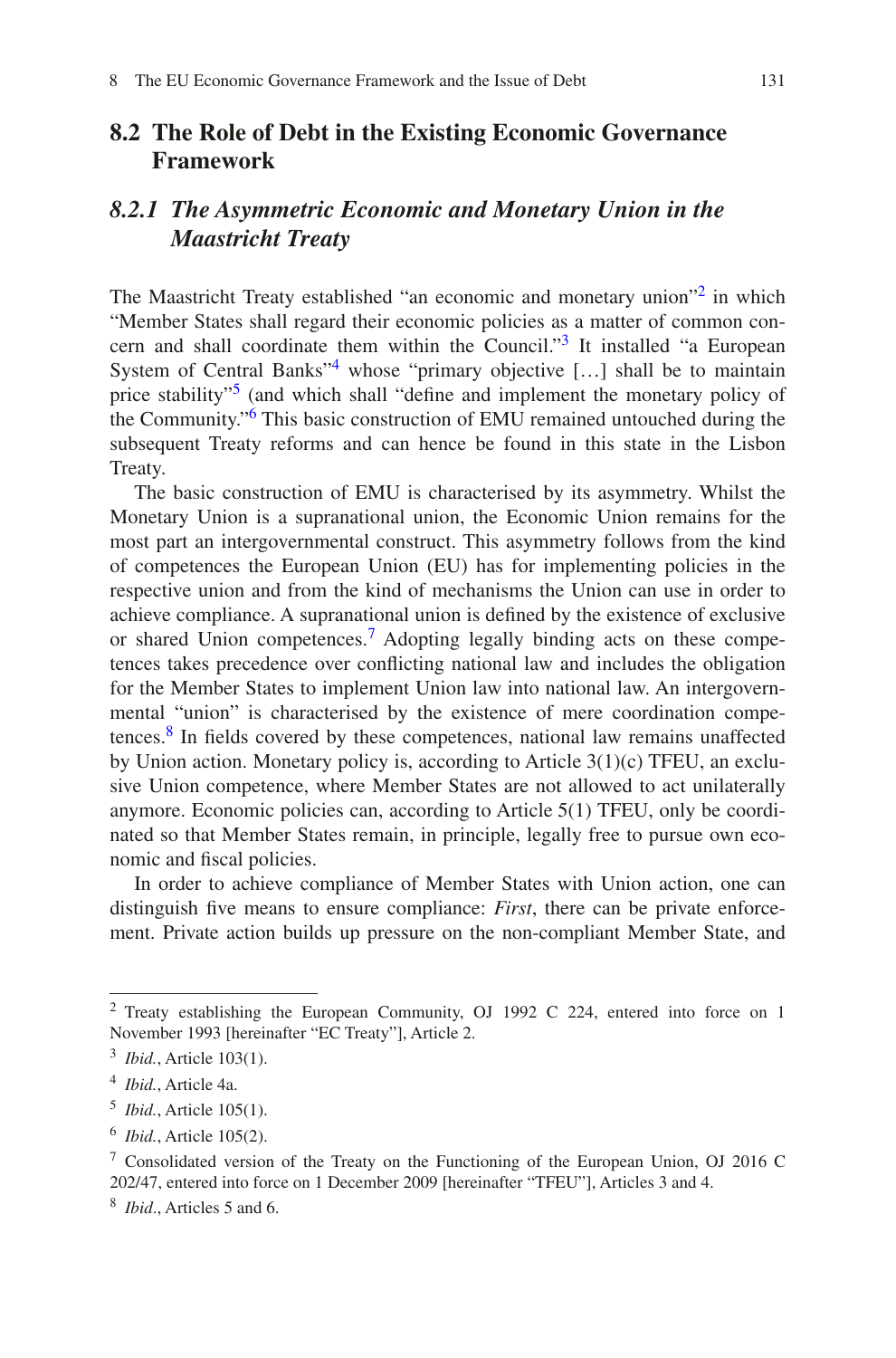pushes the latter to modify its economic and fiscal policy decisions. *Second*, there can be public enforcement. Within public enforcement, one may distinguish several degrees of intensity. The least intense means of enforcement is "naming and shaming." A publication of non-compliance creates public pressure on the non-compliant Member State to align its economic and fiscal policies with the commonly set policy goals. There can be, *third*, sanctions for non-compliance, and, *fourth*, incentives for compliance. *Fifth*—and this is the most intense means to ensure compliance—European policy decisions substitute national economic and fiscal policy decisions. Non-compliance is then "sanctioned" by substitution. The latter compliance mechanism is characteristic of a supranational union, whilst an intergovernmental "union" can be identified by the absence of such a mechanism. Within the Monetary Union, national central banks and the European Central Bank (ECB) form the "European System of Central Banks" (ESCB).<sup>9</sup> According to Article 14 of the Statute of the ESCB and of the  $ECB$ ,<sup>10</sup> national central banks are legally bound by the decisions taken by the Governing Council of the ECB within its mandate. By that, ECB Governing Council decisions replace national central bank decisions.

When it comes to the Economic Union, Article 121(1) TFEU only requires that "Member States shall regard their economic policies as a matter of common concern and shall coordinate them within the Council." Guidelines adopted by the Council may therefore only set policy goals and benchmarks for national economic and fiscal policies, but cannot replace national decisions that are inconsistent with the Union guidelines. National policies have to be aligned with those policy goals without any legally binding enforcement mechanism. They should be disciplined by the markets based on the assumption that, as long as the position of a Member State on the financial markets is the same as of any other private institution, markets will indicate—in the form of decreasing or increasing interest rates on government bonds—whether a national economic and fiscal policy is sustainable and convincing. Therefore, the Treaties provide for the so-called "no bail-out" clause,  $11$ according to which neither the Union nor the Member States shall be liable for or assume the commitments of other Member States. The provisions also bar central banks from purchasing government bonds on primary markets, $12$  and prevent any kind of privileged access by central governments to financial institutions.<sup>13</sup>

Based on these considerations, one can classify the current choice of the Treaties to achieve compliance within the Economic Union, as a combination of private enforcement and "naming and shaming." As already mentioned, higher interest rates on government bonds should make Member States modify their national policy choices. This "private enforcement" can be reinforced or

<span id="page-3-0"></span><sup>9</sup> *Ibid*., Article 282(1).

<span id="page-3-1"></span><sup>&</sup>lt;sup>10</sup> Protocol (No. 4) on the Statute of the European System of Central Banks and of the European Central Bank, 2016 C 202/230.

<span id="page-3-2"></span><sup>&</sup>lt;sup>11</sup> TFEU, above n 7, Article 125.

<span id="page-3-3"></span><sup>12</sup> *Ibid.*, Article 123.

<span id="page-3-4"></span><sup>13</sup> *Ibid.*, Article 124.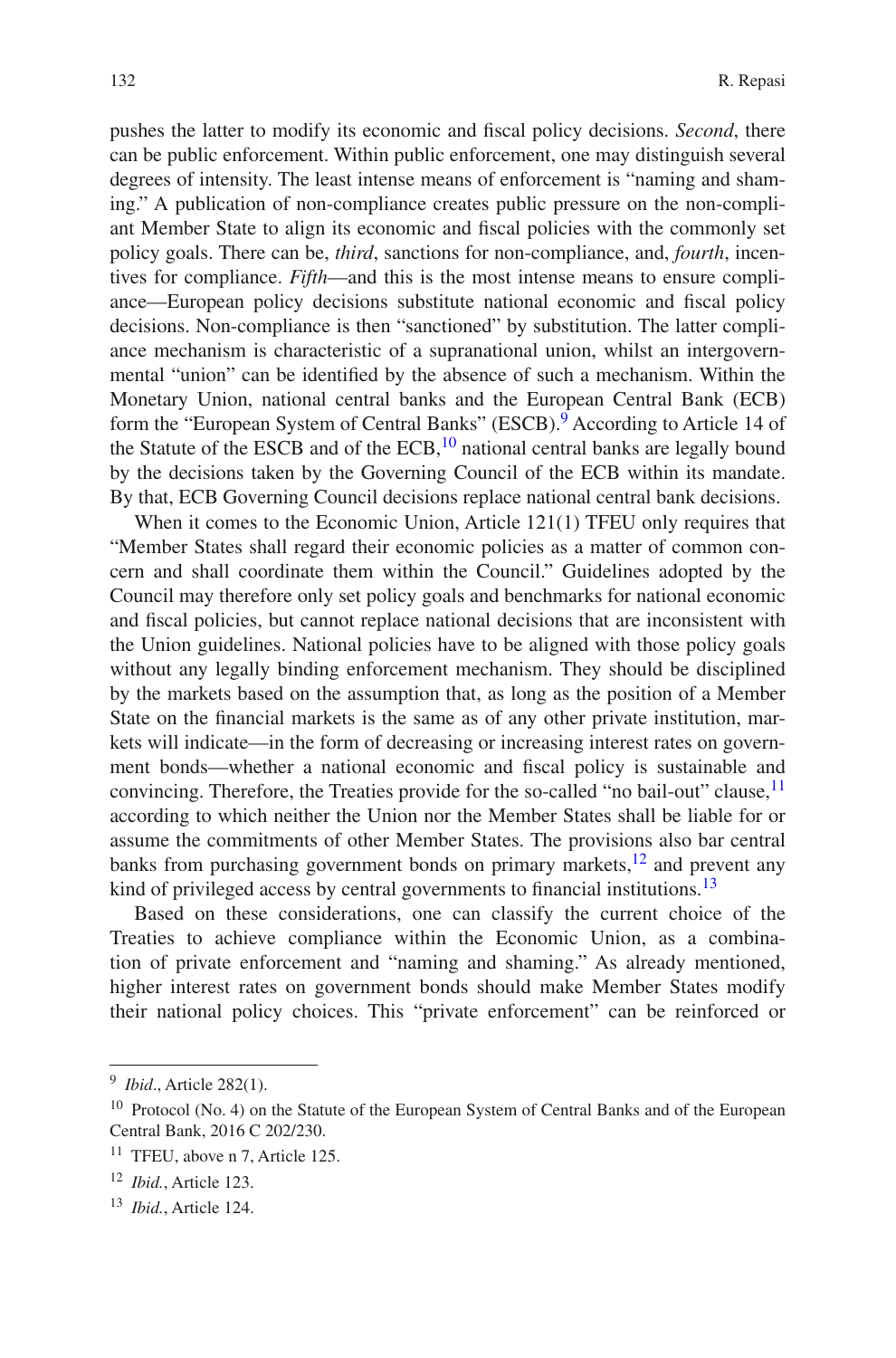<span id="page-4-0"></span>even triggered by the Council under the multilateral surveillance procedure in Article 121(4) TFEU. Where non-compliance of a Member State's national policies with the Union economic policy guidelines is established, and where the Member State concerned persistently refuses to remedy the state of non-compliance, the Council can make this situation and its recommendations public. Further means to achieve compliance are, however, not foreseen under the Treaties.

#### *8.2.2 The Role of Debt*

Yet, the EMU legal framework draws one red line for Member States' freedom to conduct their economic and fiscal policies by setting certain budgetary goals that should not be exceeded. This red line is based on the assumption that national economic and fiscal policies of one Member State can only harm other Member States if the budgetary consequences of these economic and fiscal policies lead to a default risk of the Member State in question, which could entail the necessity for a bailout by the other Member States.<sup>[14](#page-4-1)</sup> Therefore the debt situation of the Member States should remain underneath a certain threshold that guarantees that a Member State can refinance its expenditure, which surpasses the revenue generated from own resources such as taxes, on the financial markets at low interest rates. Article 126(1) TFEU implements this assumption by requiring that "Member States shall avoid excessive deficits." An excessive deficit is thereby assumed if either the ratio of the planned or actual government deficit to GDP exceeds 3% or the ratio of government debt to GDP exceeds  $60\%$ .<sup>[15](#page-4-2)</sup> The choice of both reference values is considered "arbitrary"<sup>16</sup> and was only reflecting the budgetary situations of the Member States at the time of the negotiations of the Maastricht Treaty. This can be demonstrated by looking closer at the explanation for the introduction of the reference value of 3% of GDP for the tolerated deficit: If, on the basis of a given debt of 60% of GDP, one assumes that nominal GDP increases annually by 5%, a deficit of 3% would not result into any increase of government debt.<sup>17</sup> The fact that since the entry into force of the Maastricht Treaty in 1992, the Member States that form today's Euro area had, on average, only five times a nominal growth of more than 5% of GDP,<sup>18</sup> already shows these reference values could not be suitable to prevent excessive deficits.

<span id="page-4-1"></span><sup>14</sup> De Grauwe [2016,](#page-18-1) p. 148.

<span id="page-4-2"></span><sup>&</sup>lt;sup>15</sup> Cf. Article 126(2) TFEU in conjunction with Article 1 of Protocol (No. 12) on the Excessive Deficit Procedure.

<span id="page-4-3"></span><sup>16</sup> De Grauwe 2016, p. 148.

<span id="page-4-4"></span><sup>&</sup>lt;sup>17</sup> This is based on the following simple calculation: deficit d = annual growth g  $\times$  government debt D:  $5\% \times 60\% = 3\%$ , cf. De Grauwe 2016, p. 148.

<span id="page-4-5"></span><sup>&</sup>lt;sup>18</sup> This was in 1992, 1994, 2000, 2006 and 2007, cf. OECD [2016](#page-18-2).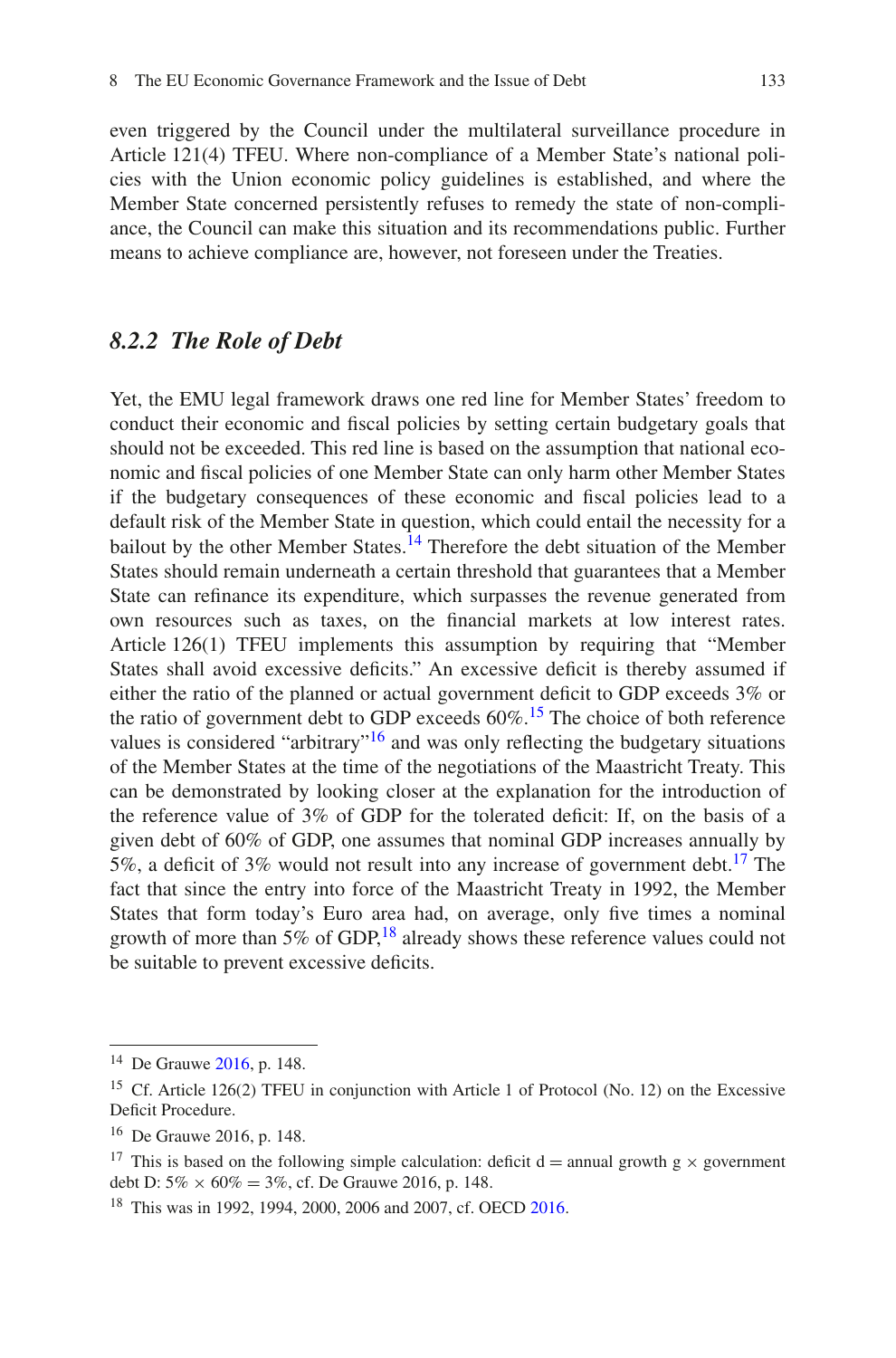The arbitrariness of the chosen reference values led soon to the adoption of the so-called Stability and Growth Pact  $(SGP)$ ,<sup>[19](#page-5-0)</sup> which consisted of two Council regulations that aim at preventing a government deficit to become excessive  $20$  and at correcting an excessive government deficit. $2<sup>1</sup>$  The former implements its purpose by "lowering" the tolerated annual government deficit to "close to balance or in surplus." This "lowered deficit" was called "medium-term objective" (MTO) and Member States, whose budgets were not in line with this objective, had to present an "adjustment path" towards this objective in so-called "stability programmes" or, for non-Euro Area Member States, in "convergence programmes." Those programmes were monitored by the Commission and the Council under the multilateral surveillance procedure. When reforming the SGP in  $2005$ ,  $22$  the legislator specified the MTO so that it had to be "within a defined range between  $-1\%$  of GDP and balance or surplus, in cyclically adjusted terms, net of one-off and temporary measures"[.23](#page-5-4) From an economic perspective, lowering the tolerated annual government deficit from 3 to 1% in the form of the MTO was only consequent given the lower nominal growth in the EU.

Yet both the limit for government deficit and the limit for government debt are already under the budgetary surveillance procedure under Article 126 TFEU, and are not as strict as they appear to be at first sight. A transgression of the reference values is only considered an excessive government deficit if a Member State cannot rely on certain "mitigating" factors. A transgression of the 3-per-cent-criterion with regard to the annual deficit is exempted if either "the ratio has declined substantially and continuously" in the past or the excess was "only exceptional and temporary and the ratio remains close to the reference value." The excess is considered to be exceptional if it results "from an unusual event outside the control of the Member State concerned and which has a major impact on the financial position of the general government, or when resulting from a severe economic down-turn".<sup>[24](#page-5-5)</sup> A government debt of more than 60% of GDP is negligible if "the ratio is

<span id="page-5-0"></span><sup>19</sup> European Council (1997) Resolution on the Stability and Growth Pact, 17 June 1997, OJ 1997 C 236/1.

<span id="page-5-1"></span><sup>&</sup>lt;sup>20</sup> Council Regulation (EC) (1997) No. 1466/97 on the strengthening of the surveillance of budgetary positions and the surveillance and coordination of economic policies, OJ 1997 L 209/1 amended by Council Regulation (EC) (2005) No. 1055/2005, OJ 2005 L 174/1 and by Regulation (EU) (2011) No. 1175/2011, OJ 2011 L 306/12.

<span id="page-5-2"></span><sup>&</sup>lt;sup>21</sup> Council Regulation (EC) (1997) No. 1467/97 on speeding up and clarifying the implementation of the excessive deficit procedure, OJ 1997 L 209/6 amended by Council Regulation (EC) (2011) No. 1056/2005, OJ 2005 L 174/5 and by Council Regulation (EU) No. 1177/2011, OJ 2011 L 306/33.

<span id="page-5-3"></span> $22$  Council Regulation (EC) (2005) No. 1055/2005 amending Regulation (EC) (1997) No. 1466/97 on the strengthening of the surveillance of budgetary positions and the surveillance and coordination of economic policies, OJ 2005 L 174/1.

<span id="page-5-4"></span><sup>23</sup> Regulation (EC) No. 1055/2005, above n 20, Article 1(1) introducing Regulation (EC) No. 1466/97, Article 2a.

<span id="page-5-5"></span><sup>&</sup>lt;sup>24</sup> Regulation (EC) No. 1467/97, above n 21 Article 2(1).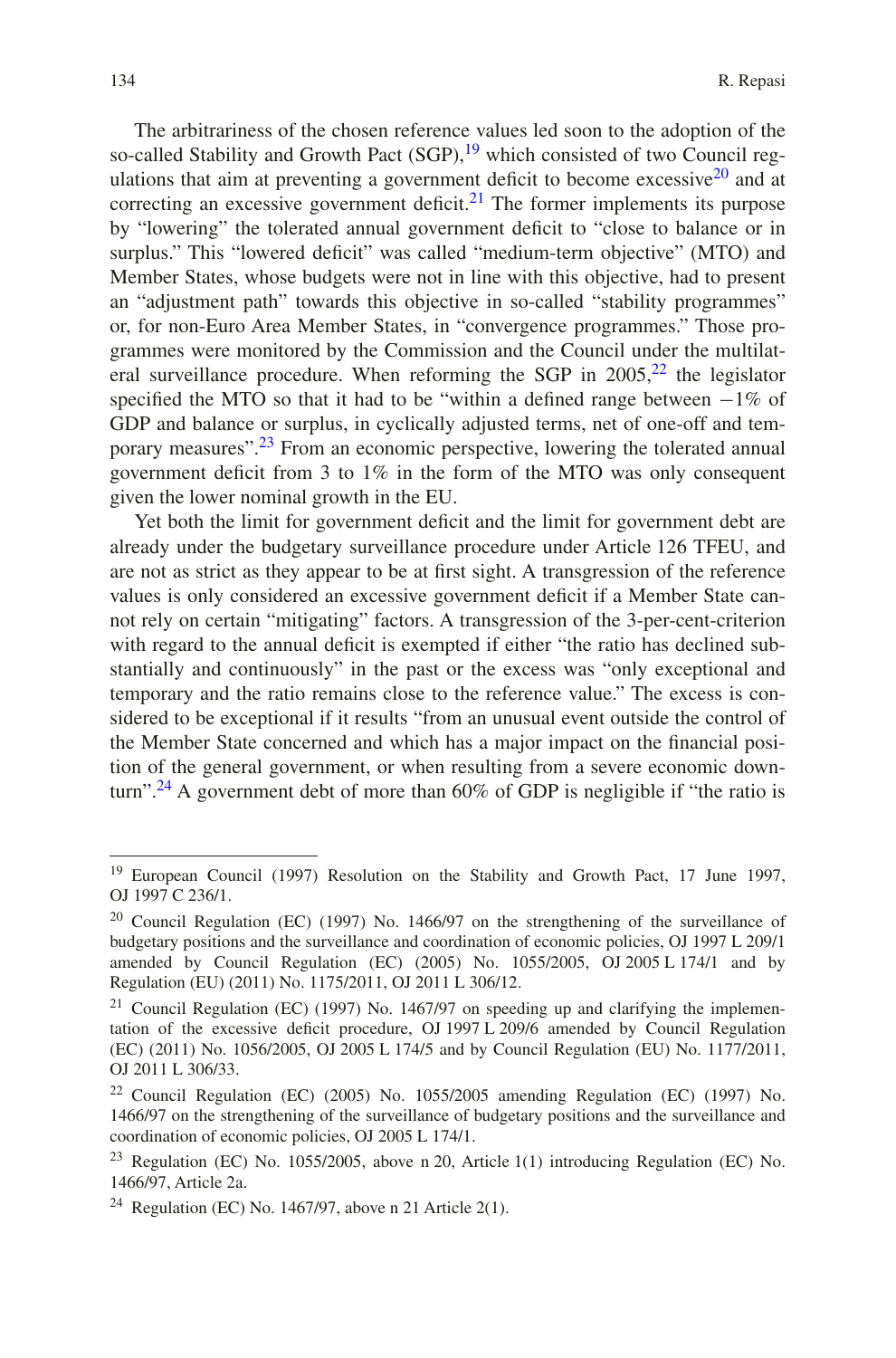sufficiently diminishing and approaching the reference value at a satisfactory pace." It is worth mentioning that until the adoption of the reformed SGP with the so-called "six-pack" legislation<sup>[25](#page-6-0)</sup> in 2011 the Commission and the Council did not initiate one excessive deficit procedure because of a transgression of the debt criterion.[26](#page-6-1)

Beyond these mitigating factors, in case one or both reference values is exceeded, the Commission has, when preparing its report on the existence of an excessive deficit, to "take into account whether the government deficit exceeds government investment expenditure and take into account all other relevant factors, including the medium-term economic and budgetary position of the Member State."<sup>27</sup> If despite all mitigating factors the Commission considers the presence of an excessive deficit, the Council has still formally to establish its existence by a decision. Before adopting this decision, the Council has to consider, "any observations which the Member State concerned may wish to make.<sup> $28$ </sup> In doing so, the Council is not bound by the considerations of the Commission and may, in particular on the basis of a different assessment of the relevant economic data, come to a different conclusion, and reject to establish the existence of an excessive deficit. The Council has, hence, a broad political discretion.<sup>[29](#page-6-4)</sup> The same applies, in case the Council establishes the existence of an excessive deficit, to subsequent Council recommendations outlining policy measures to remedy the situation. Since, finally, Article 126(10) TFEU excludes the infringement procedure at the ECJ, the Commission is also not allowed to prosecute Member States with judicial means.

In sum, a system of economic and fiscal policy coordination, which ensures compliance mainly by inducing self-determined states to modify their policy choices through the increase or decrease of the costs of refinancing these choices on private markets, must focus on the control of Member States' debt, in particular with regard to states that are unified in a monetary union. If markets for whatever reason do not trigger necessary policy choices of states and their debt level increases continuously, the risk of state bankruptcy and, by that, of assisting

<span id="page-6-0"></span><sup>&</sup>lt;sup>25</sup> The "Six Pack" consists of five regulations and one directive: Regulation (EU) No. 1173/2011 on the effective enforcement of budgetary surveillance in the euro area, OJ 2011 L 306/1; Regulation (EU) No. 1174/2011 on enforcement measures to correct excessive macroeconomic imbalances in the euro area, OJ 2011 L 306/8; Regulation (EU) No. 1175/2011 amending Council Regulation (EU) No. 1466/97 on the strengthening of the surveillance of budgetary positions and the surveillance and coordination of economic policies, OJ 2011 L 306/12; Regulation (EU) No. 1176/2011 on the prevention and correction of macroeconomic imbalances, OJ 2011 L 306/25; Council Regulation (EU) No. 1177/2011 amending Regulation (EC) No. 1467/97 on speeding up and clarifying the implementation of the excessive deficit procedure, OJ 2011 L 306/33; Council Directive 2011/85/EU on requirements for budgetary frameworks of the Member States, OJ 2011 L 306/41.

<span id="page-6-1"></span><sup>26</sup> Ohler [2010](#page-18-3), p. 340.

<span id="page-6-2"></span><sup>&</sup>lt;sup>27</sup> TFEU, above n 7, Article  $126(3)$ .

<span id="page-6-3"></span><sup>28</sup> *Ibid*. Article 126(6).

<span id="page-6-4"></span><sup>29</sup> ECJ, *Commission v Council, Judgement, 2004,* Case C-27/04, ECR I-6649, para 80.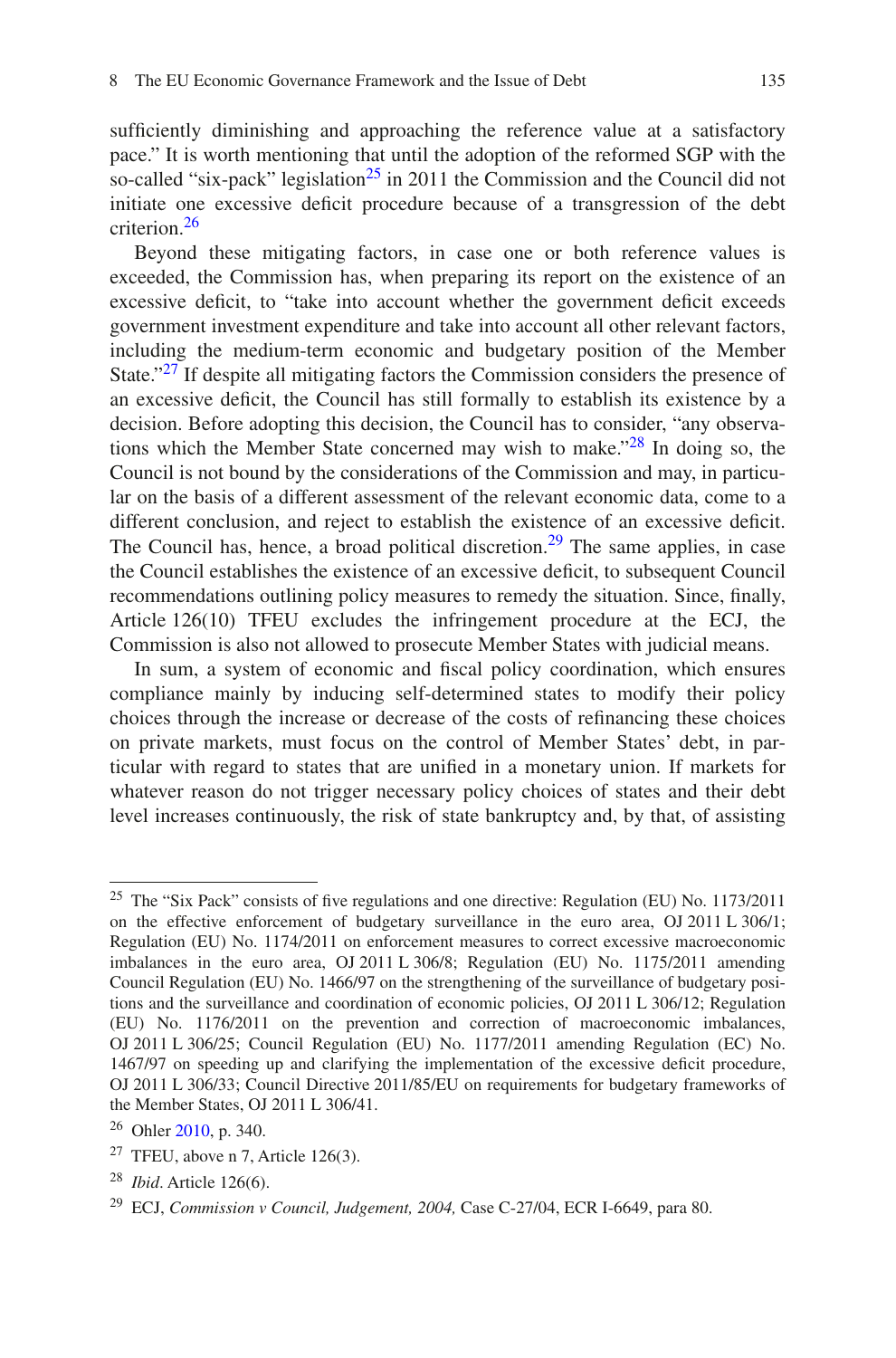<span id="page-7-0"></span>failing states financially by the higher level or other states increases simultaneously. The usual last resort in such a situation to devaluate the own currency in order to reduce government debt denominated in own currency is excluded for states that are part of a monetary union. Based on these considerations, it becomes clear that debt and the control of debt is crucial in an asymmetric Economic and Monetary Union. Against this background, one may cast serious doubts whether a surveillance procedure such as the one introduced by the Maastricht Treaty and specified by the SGP is suited to meet the challenge of an effective debt control. These doubts refer to the very foundations of the debt control assuming that no debt issues would raise as long as the annual government deficit remains below 3% of GDP and the government debt remains below 60% of GDP, foundations which induce pro-cyclical spending. The doubts refer, furthermore, to the decision-making procedure, which puts the Member States in the Council in the driver's seat of the debt control procedure although it is them that accumulate the debt. The financial and economic crisis that broke out in 2008 revealed ultimately the shortcomings of both the asymmetric EMU and the erroneous debt control.

# *8.2.3 The Reformed Economic Governance Framework After the Economic Crisis*

The debt control in place did not achieve its goal to keep government debt underneath the 60% threshold. Before the outbreak of the crisis, in 2006 and in 2007, the consolidated government debt of only 18 out of 27 EU Member States or only 9 out of 17 Euro area Member States met the debt criterion.<sup>30</sup> After the outbreak of the crisis government debt rocketed upwards so that several Member States were not even able to refinance their expenditure on the financial markets anymore.

In order to address and to overcome shortcomings in the debt control, the Union legislator and the Member States introduced several modifications. The debt level is now already important for the prevention of an excessive deficit. Member States faced with a debt level exceeding 60% of GDP or with pronounced risks of overall debt sustainability have to provide in their stability or convergence programmes for an annual improvement of the cyclically adjusted budget balance, net of one-off and other temporary measures of more than 0.5% of GDP.<sup>[31](#page-7-2)</sup> Furthermore, the reformed corrective arm of the SGP clarified that an excessive deficit procedure may also be initiated if only the debt criterion is not met.<sup>[32](#page-7-3)</sup> When

<span id="page-7-1"></span><sup>30</sup> Eurostat (2016), Government consolidated gross debt 1999–2015.

<span id="page-7-2"></span><sup>31</sup> Regulation (EC) No. 1466/97, above n 20, Article 5(1)(2) as amended by Regulation (EU) No. 1175/2011.

<span id="page-7-3"></span> $32$  Regulation (EC) No. 1467/97, above n 21, Article 1(1) and Article 2(4)(1) as amended by Regulation (EU) No. 1177/2011.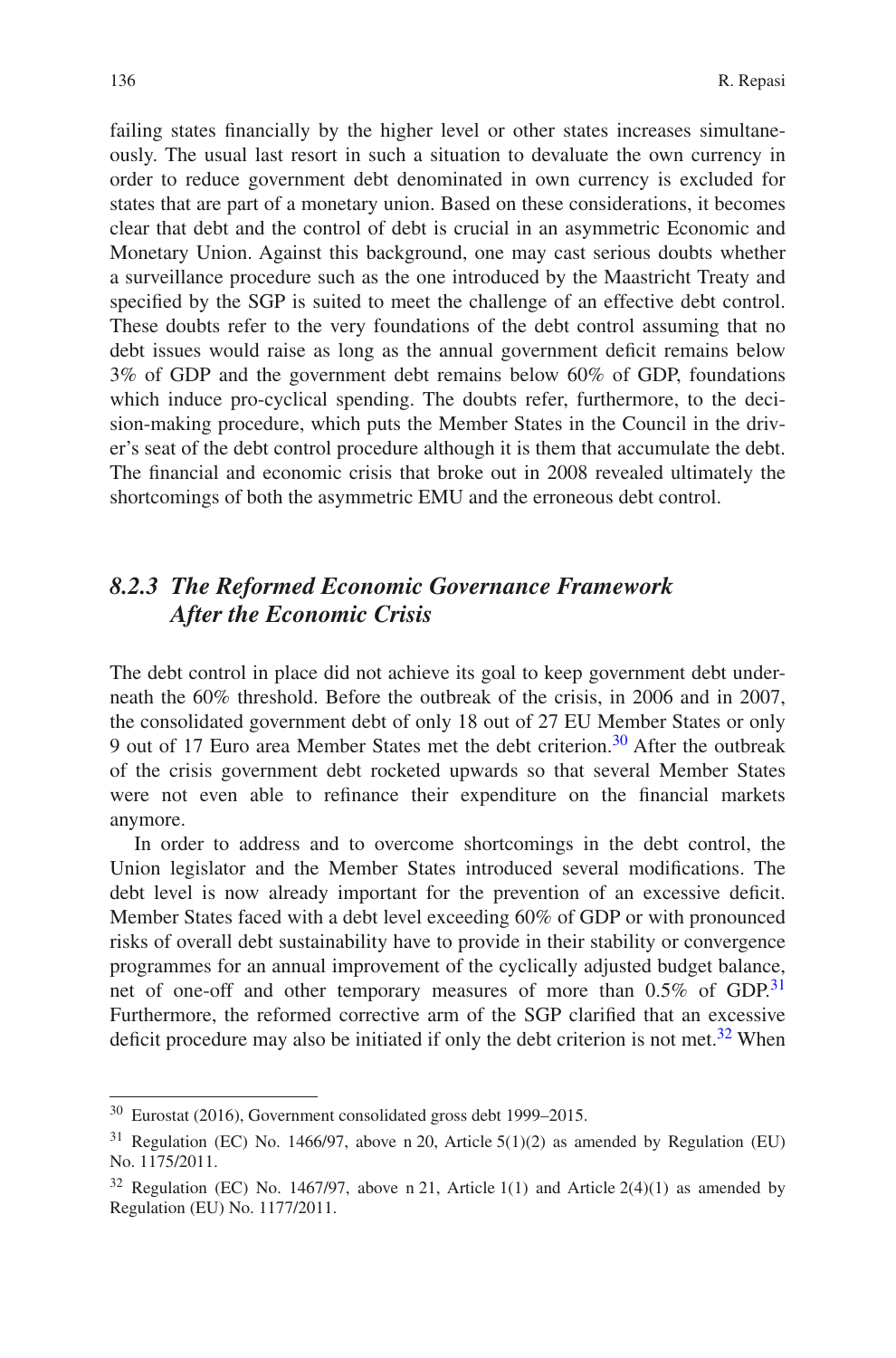assessing whether an excessive government deficit because of the transgression of the debt criterion exists, the ratio of the government debt exceeding 60% of GDP is now only considered as "sufficiently diminishing" under Article 126(2) TFEU if "the differential with respect to the reference value has decreased over the previ-ous three years at an average rate of one twentieth per year as a benchmark.<sup>[33](#page-8-0)</sup> In addition to these modifications to the SGP, 25 Member States concluded the Treaty on Stability, Coordination and Governance in the Economic and Monetary Union (TSCG).<sup>34</sup> This international Treaty supplements the existing primary and secondary EU law without modifying it. $35$  It requires from the Contracting Parties to introduce a debt brake rule into their national law "of binding force and permanent character, preferably constitutional."<sup>36</sup> Under this rule, an automatic correction mechanism shall be triggered in the event of a significant observed deviation from the MTO or the adjustment path towards it, whereby the MTO is defined with a lower limit of  $0.5\%$  of GDP.<sup>[37](#page-8-4)</sup> Only where the ratio of the government debt is "significantly below 60%," the country-specific MTO can be of at most 1% of GDP.

The role of the Commission was strengthened in the face of the Council by introducing the reversed qualified majority voting.<sup>[38](#page-8-5)</sup> Briefly, this voting procedure foresees that a Commission recommendation is deemed to be adopted by the Council unless the latter decides by a qualified majority to reject the recommendation within 10 days of the Commission's adoption thereof or otherwise to adopt an amended decision. According to Article 7 TSCG "the Contracting Parties whose currency is the euro commit to support the proposals or recommendations submitted by the Commission where it considers that a Member State […] is in breach of the deficit criterion in the framework of an excessive deficit procedure," unless "it is established among the Contracting Parties […] that a qualified majority of them […] is opposed to the decision proposed or recommended." Surprisingly, the reverse qualified majority voting only applies to Council decisions or recommendations relating to the deficit criterion and not to the debt criterion.

In sum, the reformed economic governance framework adopted after the outbreak of the economic crisis in 2008 defined the criteria for the existence of an excessive deficit in a more precise and strict manner and enhanced the importance

<span id="page-8-0"></span><sup>33</sup> *Ibid*., Article 2(1a).

<span id="page-8-1"></span><sup>&</sup>lt;sup>34</sup> Treaty on Stability, Coordination and Governance in the Economic and Monetary Union [hereinafter "TSCG"], opened for signature (2012), entered into force on 1 January 2013 [http://www.consilium.europa.eu/european-council/pdf/Treaty-on-Stability-Coordination-and-](http://www.consilium.europa.eu/european-council/pdf/Treaty-on-Stability-Coordination-and-Governance-TSCG)[Governance-TSCG](http://www.consilium.europa.eu/european-council/pdf/Treaty-on-Stability-Coordination-and-Governance-TSCG), accessed on May 23, 2016.

<span id="page-8-2"></span><sup>35</sup> See for more details Repasi [2013](#page-18-4), p. 45.

<span id="page-8-3"></span><sup>36</sup> TSCG, above n 34, Article 3(2).

<span id="page-8-4"></span><sup>37</sup> *Ibid*., Article 3(1)(b) and (e).

<span id="page-8-5"></span><sup>&</sup>lt;sup>38</sup> Critical on the legality of the introduction of the reversed qualified majority voting: Ruffert [2011,](#page-18-5) p. 1800 et seq. with further references.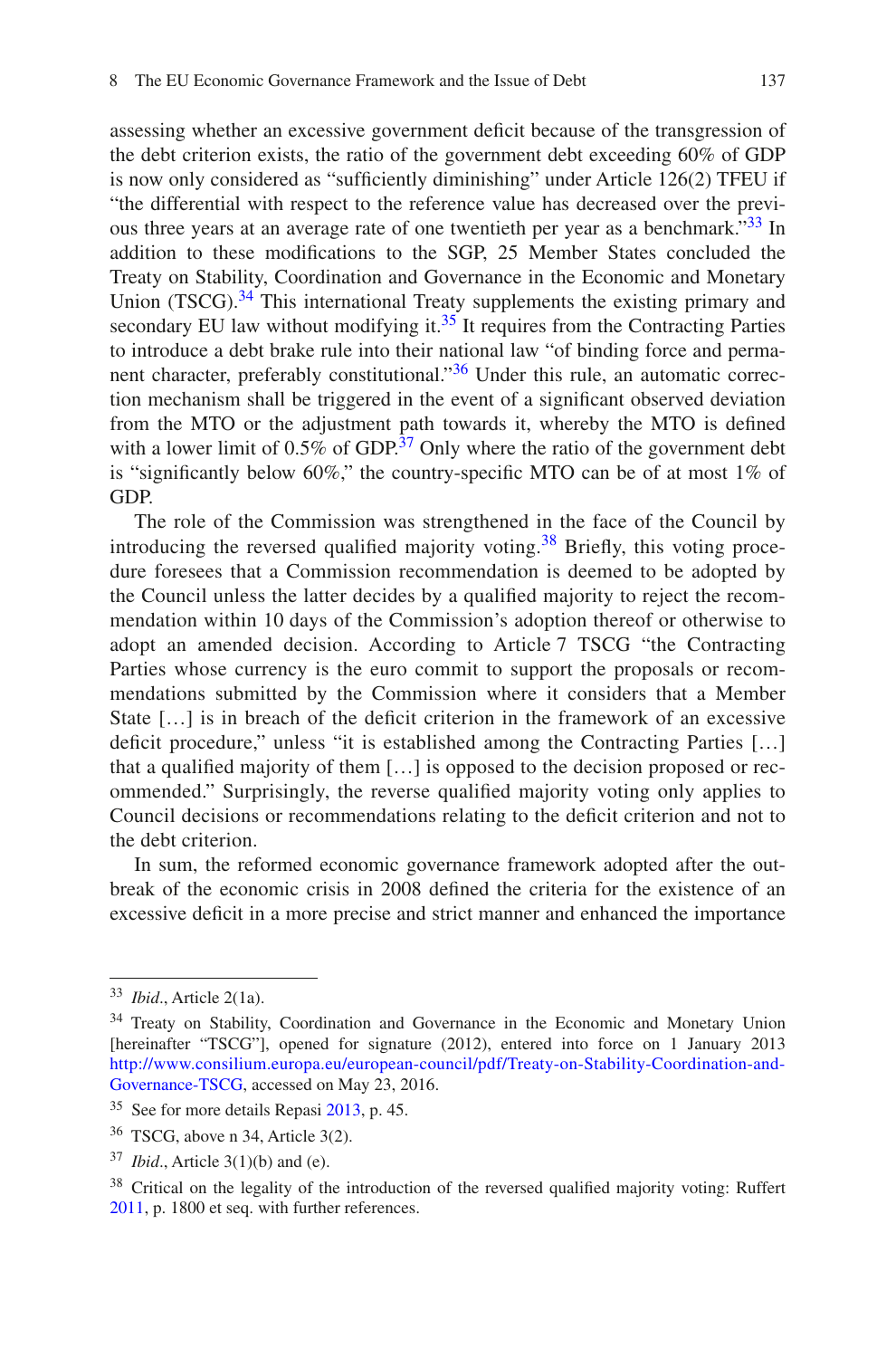of the debt criterion. The reforms try to overcome the shortcomings of the market-induced enforcement mechanism under the existing framework by placing the emphasis on legal enforcement based on national law and initiated by national institutions. The predominant role of the Council is supposed to be reduced by the introduction of the necessity to organise a qualified majority against Commission proposals and recommendations instead of organising a blocking minority in order to reject these proposals and recommendations.

Stepping back from the details of the reformed economic governance framework, one has to come to conclusion that these reforms of the asymmetric EMU were rather of cosmetic than of substantive nature. The reforms did not mitigate the risk of a sovereign default of those Member States whose budgets got into troubled waters in the aftermath of the economic and financial crisis. The requirement to reduce the annual government deficit is, in practice, impossible to meet for a state whose economy is in a state of heavy recession or even depression. Public spending in times of decreasing private consumption and investments is needed in order to keep the national economy running and to maintain the working capacity of state institutions without the state being able to reduce government debt. In times, in which five Member States have a govern-ment debt of more than 100% of GDP<sup>[39](#page-9-0)</sup> and further 7 Member States have a government debt of more than 80% of GDP[40](#page-9-1) and in which between 2009 and 2014 only 4 out of 28 EU Member States managed to reduce their government debt for more than only one year,  $41$  it appears detached from reality to believe that the annual government deficit could be in balance and even in surplus and is used in order to reduce government debt. At the same time, refinancing government debt, provided that the Member State concerned has still access to private financial markets, entails for Member States with a high ratio of government debt to GDP additional expenses, which have to be covered by the annual government deficit.

All things considered, beyond the reforms already made, one has to face the challenge of how to reduce the existing high levels of government debt of the Member States and of how to avoid that Member States pile up government debt in an excessive manner again in the future.

<span id="page-9-0"></span><sup>39</sup> Data for the year 2015: Belgium (106.0%), Greece (176.9%), Italy (132.7%), Cyprus (108.9%) and Portugal (129.0%), cf. Eurostat (2016), Government consolidated gross debt 1999–2015.

<span id="page-9-1"></span><sup>40</sup> Data for the year 2015: Ireland (93.8%), Spain (99.2%), France (95.8%), Croatia (86.7%), Austria (86.2%), Slovenia (83.2%) and the United Kingdom (89.2%), cf. Eurostat (2016), Government consolidated gross debt 1999–2015.

<span id="page-9-2"></span><sup>41</sup> Denmark, Germany, Ireland and Hungary, cf. Eurostat (2016), Government consolidated gross debt 1999–2015.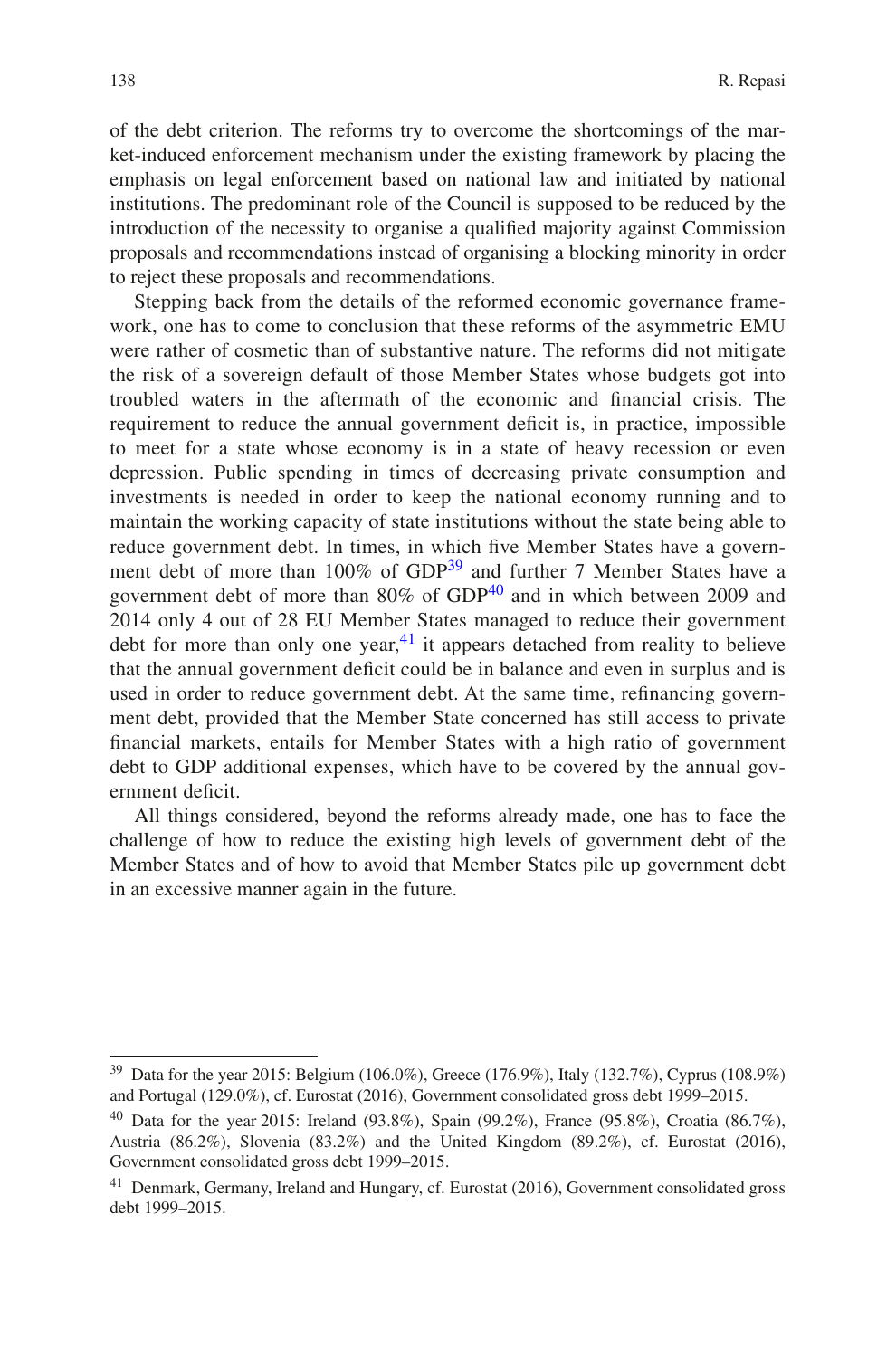# <span id="page-10-1"></span><span id="page-10-0"></span>**8.3 Managing Government Debt Within the Treaty Boundaries[42](#page-10-2)**

As a preliminary remark, it is worth mentioning that the basic asymmetric construction of the EMU cannot be changed outside a formal Treaty change procedure. This sets the limits for secondary law such as the "Six Pack" or the "Two Pack<sup>"[43](#page-10-3)</sup> legislation as well as for international treaties concluded by a subset of Member States such as the TSCG and the Treaty establishing the European Stability Mechanism (ESM-Treaty). The ECJ confirmed this view in its "Pringle" decision on the compatibility of the ESM-Treaty with EU law when it concluded that the ESM-Treaty could enter into force even before the formal introduction of the third paragraph of Article 136 into the TFEU, which stated that the Euro area Member States might establish a stability mechanism.<sup>[44](#page-10-4)</sup> Independently of this "Treaty change," the ESM-Treaty had to comply with the EU Treaties in order to be lawful.

In the following, it will first be discussed how to solve, within the Treaty boundaries, the issue of the existing government debt that is, in parts, too high to ever steer a Member State's budget into calmer waters, in which the current economic governance framework can be applied effectively (Sect. [3.1\)](#page-11-1). In this context, in particular the idea of a European Redemption Fund will be addressed. After having discussed the issue of existing government debt, the management of future debt of Member States will be addressed (Sect. [3.2\)](#page-16-1). Here the prospect of success of automatic correction mechanisms and of the debt brake, as foreseen by the TSCG, will be considered before turning to a short assessment of the possibility to issue common debt at EU level in form of "Eurobonds."

<span id="page-10-2"></span><sup>&</sup>lt;sup>42</sup> This section partly reproduces Repasi [\(2016](#page-18-6)). This study was commissioned, overseen and published by the European Parliament's Policy Department for Citizens' Rights and Constitutional Affairs in the framework of a project IP/C/AFCO/IC/2015-080 at the request of the Parliament's Committee on Constitutional Affairs. It is available at EP website [www.europal.](http://www.europal.europa/studies) [europa/studies](http://www.europal.europa/studies) free of charge.

<span id="page-10-3"></span><sup>&</sup>lt;sup>43</sup> The "Two Pack" consists of two regulations: Regulation (EU) No. 472/2013 on the strengthening of economic and budgetary surveillance of Member States in the euro area experiencing or threatened with serious difficulties with respect to their financial stability, OJ 2013, L 140/1, and Regulation (EU) No. 473/2013 on common provisions for monitoring and assessing draft budgetary plans and ensuring the correction of excessive deficits of the Member States in the euro area, OJ 2013, L 140/11.

<span id="page-10-4"></span><sup>44</sup> ECJ, *Thomas Pringle v Government of Ireland, Ireland and The Attorney General* Judgment 2012, Case C-370/12 [Hereinafter "*Pringle*"] ECLI:EU:C:2012:756, para 185.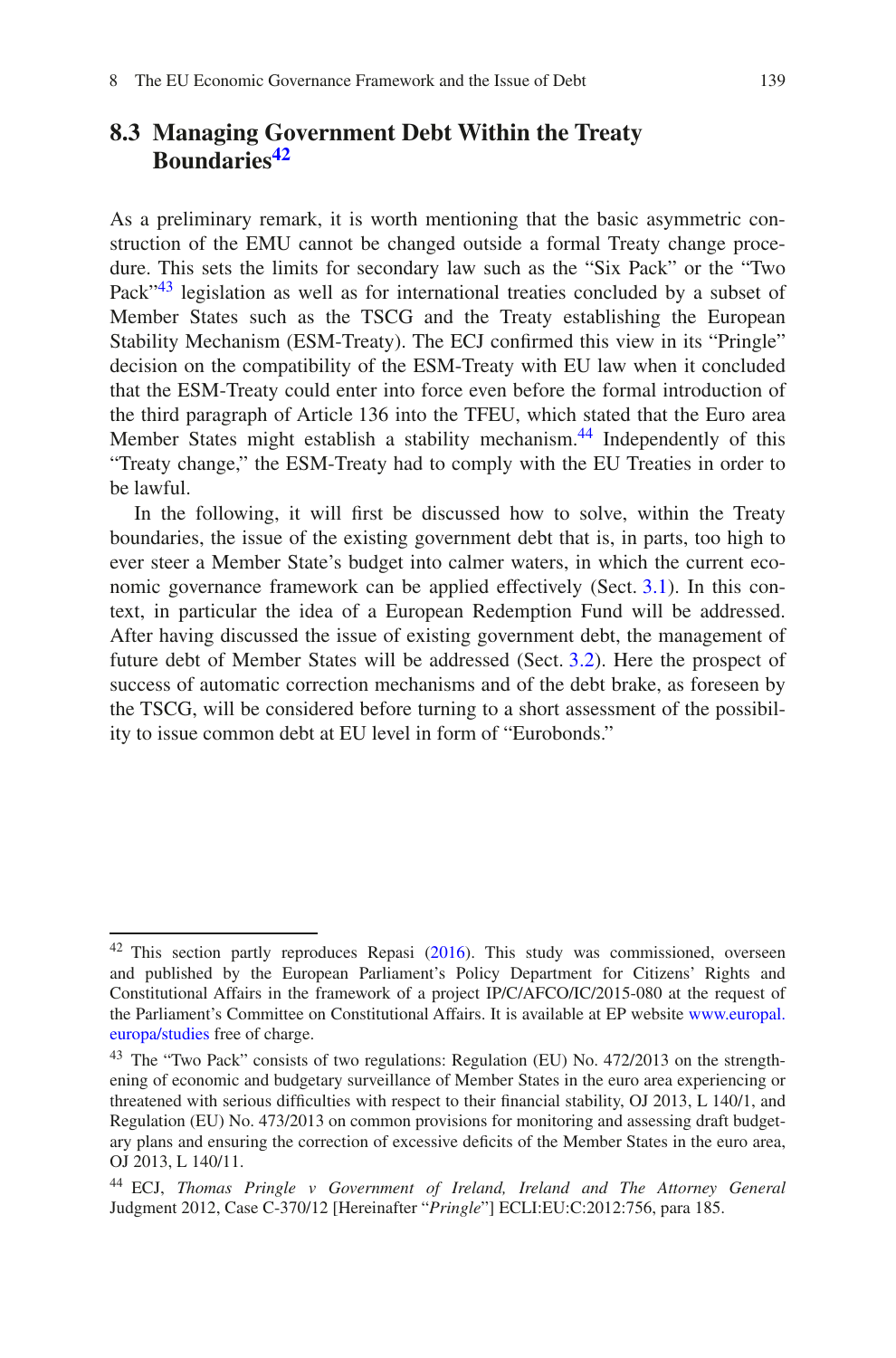# <span id="page-11-1"></span><span id="page-11-0"></span>*8.3.1 The Fate of the Existing Government Debt: The European Redemption Fund*

In 2012, the German Council of Economic Experts ("Sachverständigenrat") proposed in its annual report a solution on how to deal with the excessive past government debt of the Member States. It recommended the establishment of a European Redemption Fund (ERF) following the sample of the German "Redemption Fund for Inherited Liabilities" ("Erblastentilgungsfonds"), which was created in 1995 in order to pay off debts incurred by the former German Democratic Republic.<sup>[45](#page-11-2)</sup> The ERF proposal consists of several elements:<sup>[46](#page-11-3)</sup> Government debt, which amounts above the reference value of 60% of GDP, would be transferred to a common redemption fund subject to joint and several liability. During a "roll in" phase of around five years the transferral of government debt is made by a purchase of bonds with a maturity of more than two years of participating Member States on the primary market. $4^{7}$  The debts remain exclusively with the participating countries. A consolidation path has to be laid down for each Member State in a legally binding way, which would require from the Member State to redeem autonomously the transferred debt over a period of 20 to 25 years.

After the "roll in" phase, a Member State's outstanding debt level would comprise (1) debts for which it is individually liable amounting to 60% of GDP, and (2) debts that, at the time of the transfer, exceed the reference value of 60% of GDP, which are transferred to the ERF. The transferring Member States bear the primary liability and the ERF a secondary liability. The joint liability during the repayment phase means that bonds would be issued by the ERF with a high rating in order to stabilise the European financial system until the national bond markets regain sufficient functionality. Participation is subject to strict conditionality. If a Member State does not meet its political reform commitments, which are supposed to lead to consolidation and growth, the "roll in" would be discontinued and the Member State in question would be fully exposed once again to the financial markets. Finally, in order to cover the eventuality that an individual participating Member State is called on to pay up under its joint and several liability, its risk would have to be limited by agreeing a burden-sharing scheme amongst the participating Member States.

In September 2013, the European Commission established an expert group chaired by the former member of the ECB Executive Board Gertrude Tumpel-Gugerell whose mission was to analyse possible merits, risks, requirements and obstacles of partial substitution of national issuance of debt through joint issuance in the form of a redemption fund and eurobills (hereinafter: "Expert Group"). The

<span id="page-11-2"></span><sup>45</sup> See Gesetz über die Errichtung eines Erblastentilgungsfonds (1993), Bundesgesetzblatt 1993, vol I, pp. 944, 984.

<span id="page-11-3"></span><sup>46</sup> German Council of Economic Experts [2011,](#page-18-7) p. 107.

<span id="page-11-4"></span> $47$  Schorkopf [2012,](#page-18-8) p. 9.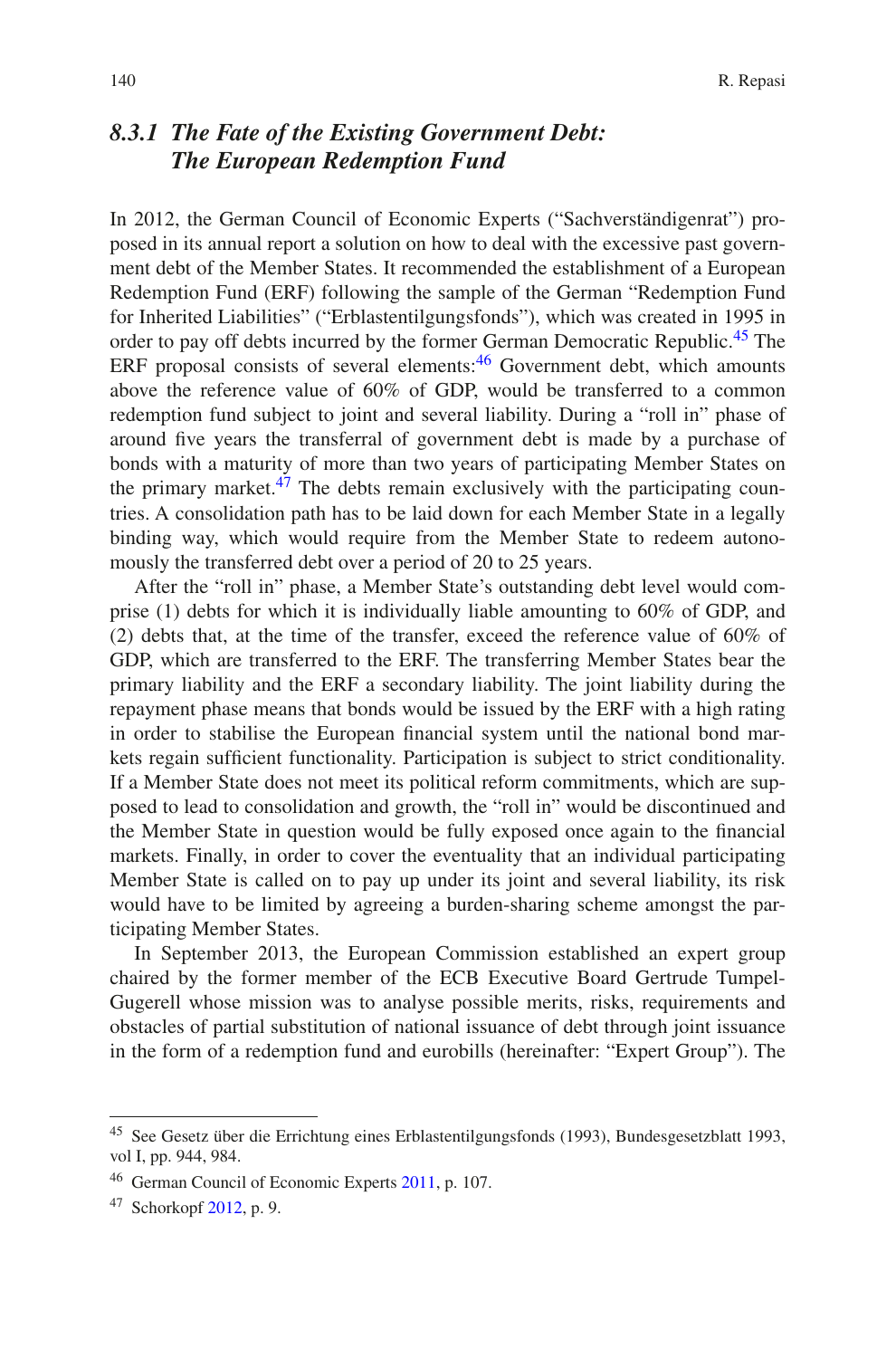report of the Expert Group dealt with legal issues relating to the establishment of an ERF and came to the conclusion that it could not to be introduced under the existing Treaties.<sup>48</sup> This conclusion was based on two arguments. First, the ERF would violate Article 125 TFEU, even read in the light of the ECJ's decision in the "Pringle" case.<sup>[49](#page-12-1)</sup> Second, Article  $352(1)$  TFEU would not suffice as a legal base within the existing Treaties. A Treaty change is required.<sup>50</sup> Both arguments will be critically assessed in the following.

#### **8.3.1.1 Violation of Article 125 TFEU**

According to Article 125(1) TFEU, neither the Union nor a Member State is "liable for [...] the commitments" of another Member State or "assume[s] [those] commitments." The wording of Article 125(1) TFEU suggests that any legal construction which leads to an automatic payment of the full amount of financial commitments of one Member State by the other Member States or the Union, such as a guarantee structure based on joint and several liability, violates per se Article 125(1) TFEU.

Yet, in its *Pringle* judgement, the ECJ specified the content of this provision. According to the Court, Article 125 TFEU is not intended to prohibit either the Union or the Member States from granting *any* form of financial assistance whatsoever to another Member State. The Court relies on the purpose of Article 125 TFEU, which is to ensure that Member States remain subject to the logic of the market when they enter into debt. Markets prompt them to maintain budgetary discipline. Compliance with such discipline contributes at Union level to the attainment of a higher objective, namely maintaining the financial stability of the monetary union. The Court therefore concludes that "Article 125 TFEU […] prohibits the Union and the Member States from granting financial assistance as a result of which the incentive of the recipient Member State to conduct a sound budgetary policy is diminished. However, Article 125 TFEU does not prohibit the granting of financial assistance by one or more Member States to a Member State, which remains responsible for its commitments to its creditors provided that the conditions attached to such assistance are such as to prompt that Member State to implement a sound budgetary policy.<sup> $51$ </sup> This leads to the assumption that financial assistance, which meets the two following criteria, does not violate Article 125(1) TFEU. Financial assistance must be indispensable for the safeguarding of the financial stability of the euro area as a whole and must be subject to strict conditions.

When applying these two conditions to the establishment of a redemption fund, one comes to the conclusion that it would not violate Article 125(1) TFEU.

<span id="page-12-0"></span><sup>48</sup> Expert Group [2014](#page-18-9), pp. 57–66.

<span id="page-12-1"></span><sup>49</sup> *Ibid.*, p. 58 et seq.

<span id="page-12-2"></span><sup>50</sup> *Ibid.*, p. 64 at para 250.

<span id="page-12-3"></span><sup>51</sup> *Pringle*, above n 44, para 136 et seq.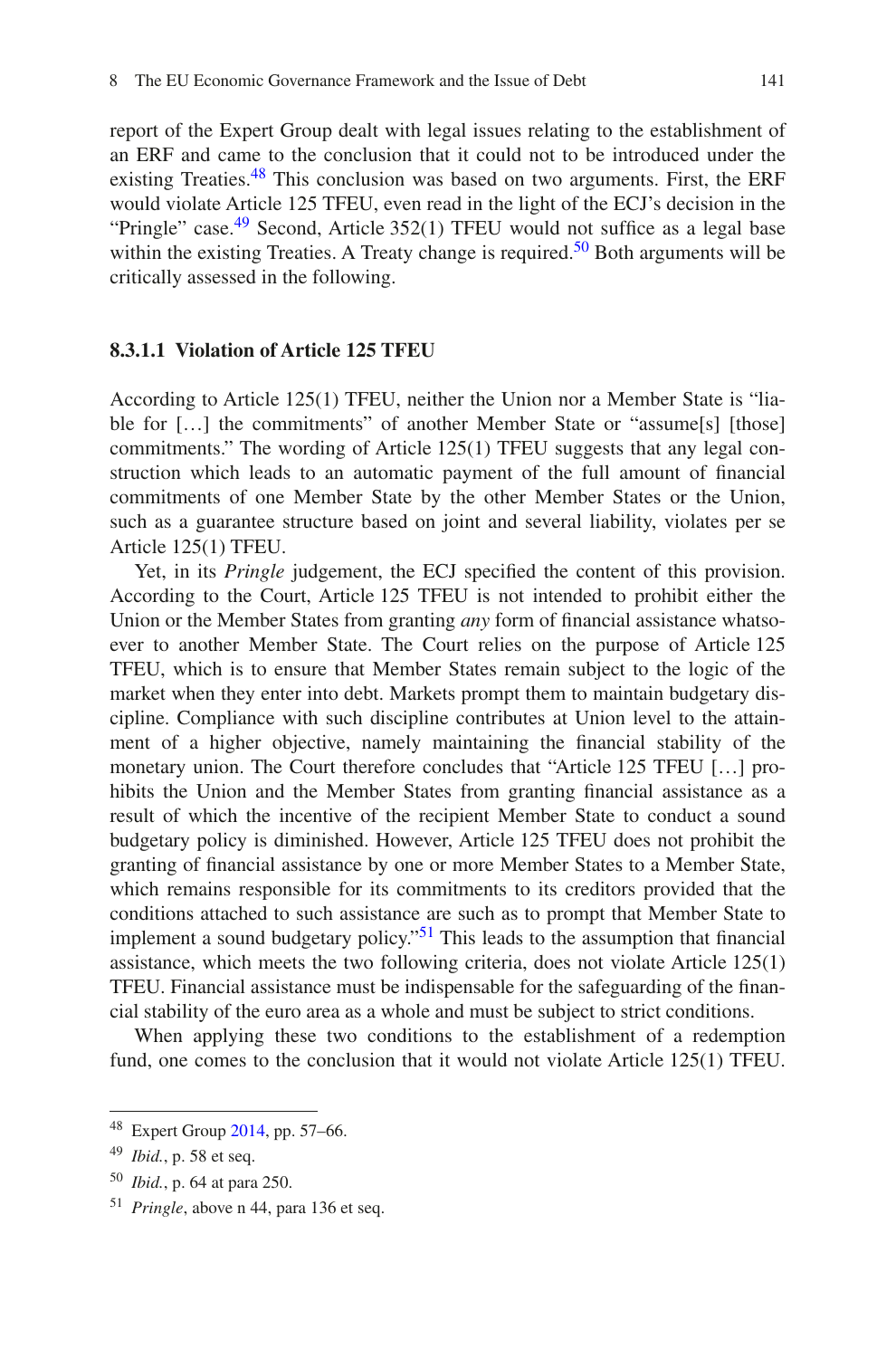The financial and economic crisis revealed that overindebted government budgets lead to significant crises of the financial stability within the monetary union. Reducing debt to the level that can be tolerated under the Maastricht criteria is therefore indispensable for the safeguarding of the financial stability of the euro area. Furthermore, participation in the redemption fund is, as shown above, subject to strict conditionality.

This strict application of the two conditions ignores, however, the purpose of Article 125(1) TFEU. If one reduces the legality test of financial assistance programmes under Article 125(1) TFEU to the fulfilment of these two criteria, any financial assistance programme could pass it. The purpose of Article  $125(1)$ TFEU, which is that Member States remain subject to the logic of the market that coordinates their economic, fiscal and budgetary policies, would be completely ignored.[52](#page-13-0) Therefore, the ECJ also required in the *Pringle* judgement that the Member State, which receives financial assistance, "will remain responsible to its creditors for its financial commitments".<sup>[53](#page-13-1)</sup> It appears now that the legality test for a redemption fund fails to meet this understanding of the purpose of Article 125(1) TFEU. Government debt of more than 60% of the GDP of the participating Member State is taken over by the ERF. The ERF is backed by a joint and several guarantee of the participating Member States. Member States will rather be pulled out of the market than remain subject to market logic. This was the main argument, on which the Expert Group based its assumption that Article 125(1) TFEU would be violated by the establishment of an ERF.

Against this understanding, one may now refer to the concrete assessment of the ECJ in the *Pringle* case of the several instruments of the ESM. Under Articles 17 and 18 of the ESM-Treaty, the ESM may purchase bonds issued by an ESM Member State on the primary market. The ECJ compared such purchases to the granting of a loan under Articles 15 and 16 of the ESM-Treaty.<sup>[54](#page-13-2)</sup> According to the ECJ, granting a loan does not imply "that the ESM will assume the debts of the recipient Member State. On the contrary, such assistance amounts to the creation of a new debt, owed to the ESM by that recipient Member State, which remains responsible for its commitments to its creditors in respect of its existing debts.["55](#page-13-3) The Court emphasised that "any financial assistance granted on the basis of Articles 14 to 16 thereof must be repaid to the ESM by the recipient Member State."<sup>56</sup> In light of these considerations, the purchase of government bonds covering the government debt above 60% of GDP by the ERF would not violate Article 125(1) TFEU. The Member State in question remains responsible for its commitments. These commitments are now not anymore vis-à-vis a private financial market operator but vis-à-vis the ERF.

<span id="page-13-0"></span><sup>52</sup> Expert Group [2014](#page-18-9), p. 60.

<span id="page-13-1"></span><sup>53</sup> *Pringle*, above n 44, para 138.

<span id="page-13-2"></span><sup>54</sup> *Ibid.*, para 140.

<span id="page-13-3"></span><sup>55</sup> *Ibid.*, para 139.

<span id="page-13-4"></span><sup>56</sup> *Ibid.*, para 139.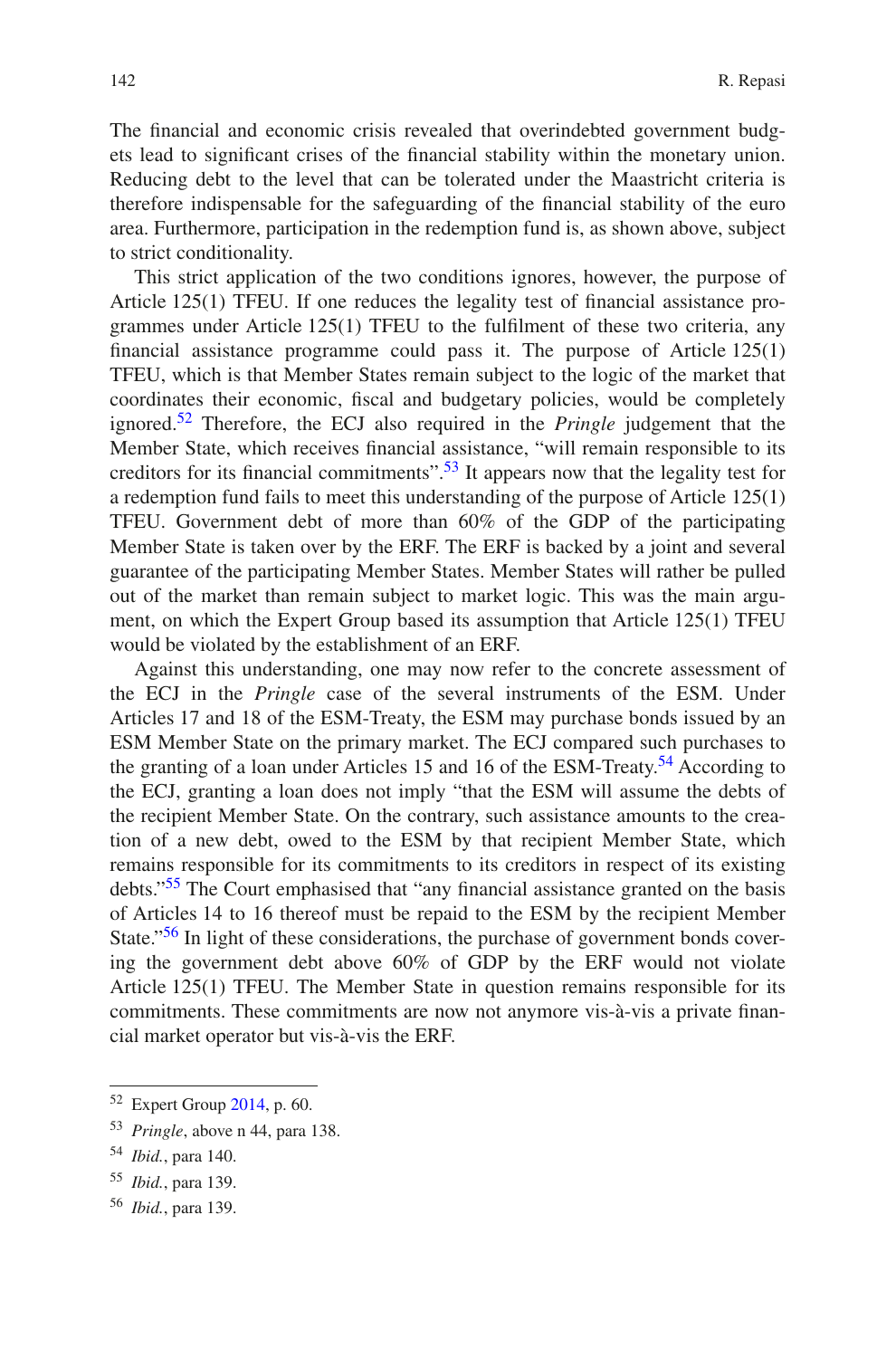This leads to the final question whether the joint and several liability of the participating Member States for the ERF is to be considered a violation of Article 125(1) TFEU. The wording of Article 125(1) TFEU refers to "the commitments of central governments, regional, local or other public authorities, other bodies governed by public law, or public undertakings of any Member State" when defining which commitments are covered by it. The wording does not refer to commitments of the EU or other international entities. Commitments of a European redemption fund therefore seem not to be covered by Article 125(1) TFEU and, thus, a joint and several liability of Member States participating in the ERF is not violating Article 125(1) TFEU.<sup>[57](#page-14-0)</sup> Yet, one may argue, as the Expert Group did, that such an understanding of Article 125(1) TFEU would undermine its effectiveness as Member States could escape their obligations under this article by simply establishing an international fund.<sup>58</sup> Even if Article 125(1) TFEU could be applied to commitments of the ERF, a joint and several liability would not conflict with it.

In the *Pringle* case, the ECJ examined the legality of Article 25(2) ESM-Treaty, which dealt with a situation in which an ESM member fails to meet the required payment under a capital call under the ESM-Treaty. In such a situation, under Article 25(2) ESM-Treaty, "a revised increased capital call shall be made to all ESM Members with a view to ensuring that the ESM receives the total amount of paid-in capital needed." This situation can be understood as some sort of joint and several liability of the other ESM members in case of the inability to pay by one of the ESM members. The ECJ upheld this provision by referring to the fact that "under that same provision, the defaulting ESM Member State remains bound to pay its part of the capital. Accordingly, the other ESM Members do not act as guarantors of the debt of the defaulting ESM Member.<sup> $59$ </sup> This means that as long as every Member State participating in the ERF remains bound to its consolidation path even in the event of a default—a temporary additional financial assistance of the other participating Member States to the ERF would be in line with Article 125(1) TFEU. This shows that, according to the ECJ, a legally binding internal burden sharing between the participating Member States is sufficient in order to consider a liability of participating Member States, which goes beyond its predefined share, to be a financial commitment, which is not in violation of Article 125(1) TFEU.

#### **8.3.1.2 Legal Basis**

The second line of arguments against a legally possible establishment of an ERF under the existing Treaties relates to the legal basis.<sup>60</sup> A possible legal basis is

<span id="page-14-0"></span><sup>57</sup> Nettesheim [2013](#page-18-10), p. 607.

<span id="page-14-1"></span><sup>58</sup> Expert Group [2014](#page-18-9), p. 59.

<span id="page-14-2"></span><sup>59</sup> *Pringle*, above n 44, para 145.

<span id="page-14-3"></span><sup>60</sup> Expert Group [2014](#page-18-9), p. 63.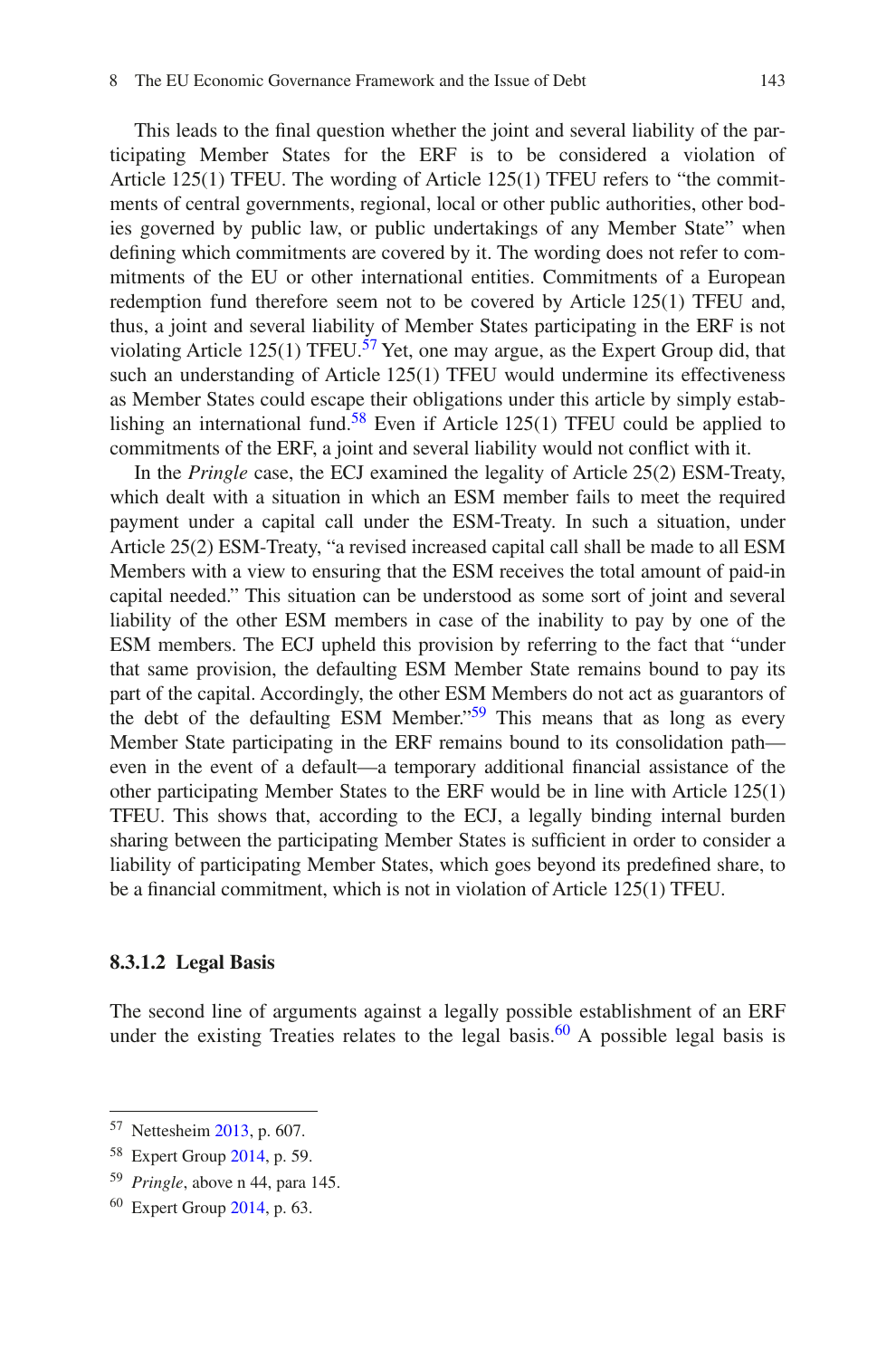Article 352(1) TFEU. According to this article, the Council, acting unanimously on a proposal from the Commission and after obtaining the consent of the European Parliament, may adopt measures if Union action should prove necessary to attain one of the objectives set out in the Treaties provided that there are no specific competences in the Treaties. The objective can be found in Article 3(4) TEU, referring to the establishment of an economic and monetary union whose currency is the euro, which includes the safeguarding of the financial stability of the euro area as a necessary condition for the functioning of the EMU. This objective is met with regard to the ERF since it guarantees a reduction of government debt down to the Maastricht criterion of 60% of GDP and stabilises, by this means, Member States' national budgets. Based on these arguments, the ESM could have been established on the basis of Article 352(1) TFEU, which was not excluded by the ECJ in the *Pringle* case.<sup>[61](#page-15-0)</sup>

Yet, a legal act based on Article 352(1) TFEU may not modify Primary law. Otherwise, it would undermine the Treaty change procedure foreseen by Article 48 TEU. Based on these observations, one may argue against the use of Article 352(1) TFEU for the establishment of an ERF. The use of this provision would undermine Member States' budgetary sovereignty, as protected by Article 311 TFEU.<sup>[62](#page-15-1)</sup> One may, indeed, establish a principle, according to which Union legal acts may not request any payments from Member States' budgets outside their contributions to the Union budget. Whilst this is not completely true, since Article 311(2) allows for "other revenue" including payments from Member States' budgets without being an own resource, payments to the ERF could be established at least as a new "own resource" of the Union, in accordance with Article 311(3) TFEU. It is therefore true to argue that a legal act based on Article 352(1) TFEU may not circumvent Article 311(3) TFEU and its reference to an approval of the introduction of a new category of own resources by the Member States in accordance with their respective constitutional requirements. $^{63}$  However, this argument is not against the establishment of an ERF within the existing Treaties, but in favour of it.

#### **8.3.1.3 Conclusion**

The ERF, as proposed by the German Council of Economic Experts, could legally be established within the existing Treaties on the basis of Article 352(1) TFEU,

<span id="page-15-0"></span><sup>61</sup> *Pringle* above n 44, para 67. It should be noted that the ECJ examined the legality of the ESM before the entry into force of Decision 2011/199, which introduced Article 136(3) in the TFEU. Since this did not harm the legality of the ESM (para 185), neither an international Treaty such as the ESM-Treaty nor a Union act based on Article 352(1) TFEU would have been in violation of the Treaties. The reasoning of the ECJ with regard to the ESM-Treaty would have to be applied in the same manner to a Union legal act.

<span id="page-15-1"></span><sup>62</sup> Expert Group [2014](#page-18-9), p. 63.

<span id="page-15-2"></span><sup>63</sup> *Ibid.*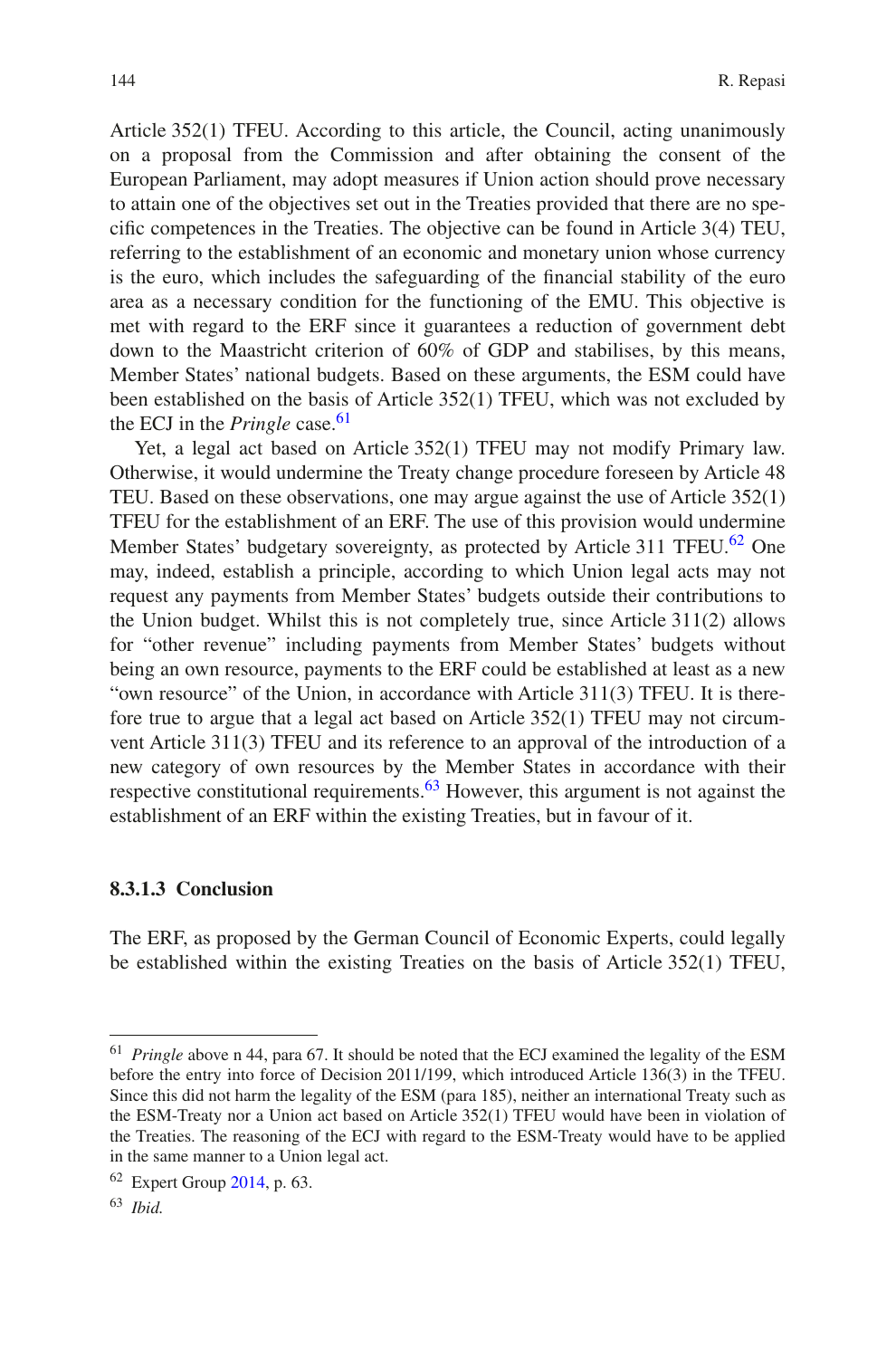<span id="page-16-0"></span>supplemented by a new category of own resources covering the payments of the participating Member States to the ERF on the basis of Article 311(3) TFEU. A redemption fund is not violating Article 125(1) TFEU if the Member States remain responsible for their commitments to their creditors. The ERF would purchase during the "roll in" phase bonds issued by the participating Member States. This purchase is similar to the purchase of bonds under Article 17 of the ESM-Treaty. The purchase creates a new debt, owed to the redemption fund by the recipient Member State. Participation in the ERF is subject to strict conditionality whose purpose is to prompt the implementation of a sound budgetary policy of participating Member States. Finally, there has to be a legally binding burden sharing between the participating Member States, which is not conditional upon the ability of the Member States to pay.

### <span id="page-16-1"></span>*8.3.2 Future Refinancing of Eurozone Member States*

After having discussed the issue of existing government debt, the question arises how to control the level of future debt issued by the Member States. An effective reduction of past debt is rendered widely meaningless if Member States can afterwards pile up again new debts, which lays the ground for future debt crises. In the reformed economic governance framework, the TSCG requires that issuing excessive new debt is to be controlled by automatic correction mechanisms and a debt brake in national law.

An interim evaluation of this instrument does, however, not turn out positively. Although all Contracting Parties of the TSCG that were obliged to implement both the balanced budget rule and automatic correction mechanisms<sup>64</sup> had included these rules into their national law, only three of the Contracting Parties are forecast to meet the criterion of a lower limit of the structural deficit of 0.5% of GDP in  $2015<sup>65</sup>$  The comparison of the forecast structural balance two years after the entry into force of the TSCG with the state of its implementation demonstrates that the mere adoption of national rules does not result into the desired outcome to reduce the government deficit. The German Council of Economic Experts already observed in its annual report 2012/2013 that in the past (prior to the TSCG) "the introduction of such fiscal rules was accompanied by a political willingness to consolidate government budgets, whereas their introduction by way of the Fiscal

<span id="page-16-2"></span><sup>64</sup> TSCG, above n 34, Article 14(5); according to Article 14(5), these obligations only enter into force for Contracting Parties that are not part of the Euro area "as from the day when the decision abrogating that derogation or exemption takes effect, unless the Contracting Party concerned declares its intention to be bound at an earlier date by all or part of the provisions in Titles III and IV of this Treaty." Such declaration was made by Denmark and Romania. On the implementation, see Burret and Schnellenbach [2013](#page-18-11); Bova et al. [2015](#page-18-12).

<span id="page-16-3"></span><sup>65</sup> These are Germany, Greece and Luxemburg, cf. Commission, European Economic Forecast, Autumn 2014.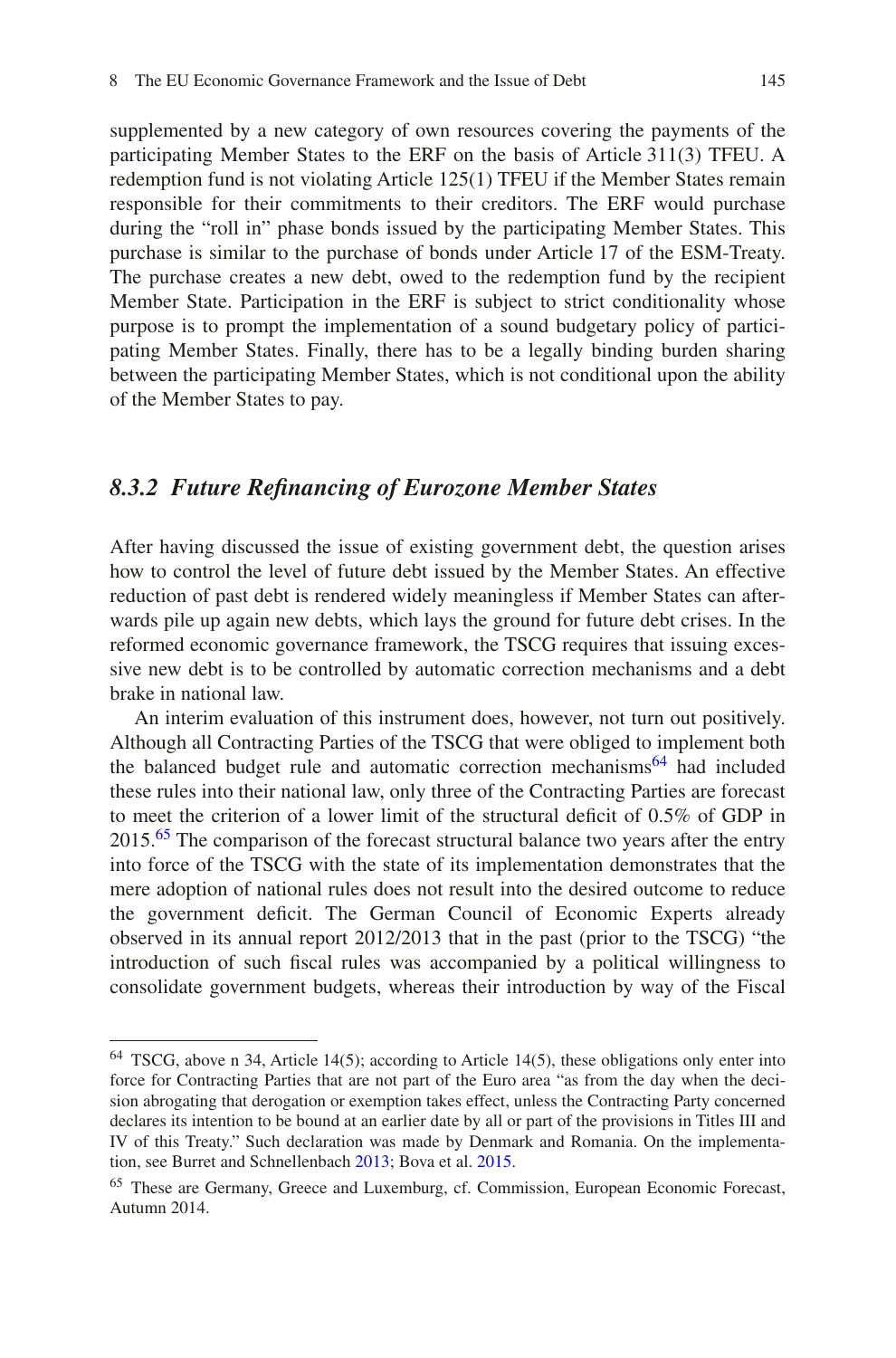Compact was largely driven by political pressure, since the euro-area states cannot apply for ESM support unless they ratify the Fiscal Compact. It remains to be seen whether the introduction of national fiscal rules under such circumstances will have a similarly positive impact on budget consolidation."<sup>[66](#page-17-0)</sup> In short, the lack of political willingness to consolidate public spending cannot be replaced by simply adopting a national debt brake rule. Furthermore, if, for economic reasons, a Member State is not capable of complying with EU rules, this incapacity will not be overcome by merely implementing the TSCG rules into national law. Therefore, one has to conclude that neither the automatic correction mechanism nor the debt brake rule in the TSCG provides for sufficient legal certainty to prevent another piling up of debt of Member States in the future.

This leads to the discussion whether the common issuance of debt by the EU or at least by the Euro Area Member States could be an effective instrument to control the future level of government debt. $67$  Consequence of a common issuance of debt would namely be that participating Member States would not be entitled anymore to issue debt themselves.<sup>68</sup> Debt issuance is, however, only an instrument to refinance public expenditure. It does not define expenditure. Member States are, under the current asymmetric legal framework, still free in pursuing a certain economic policy, which entails certain expenditure. If national expenditure goes beyond what commonly issued debt is willing or able to refinance, the Union will face similar challenges regarding the control of a non-compliant Member State as under the existing reformed economic governance framework. This last thought reveals the 'moral hazard' issue inherent to the common issuance of debt. This 'moral hazard' does not only challenge the political persuasiveness of an introduction of 'Eurobonds' but also points at the main legal impediment for their introduction. As mentioned above, the so-called 'no bail-out' clause in Article 125(1) TFEU requires that the conditions attached to any financial assistance from the Union or the Member States have to be such as to prompt the recipient Member State to implement a sound budgetary policy. In other words, common issuance of debt requires the neutralisation of the 'moral hazard' attached to it. Since this 'moral hazard' derives from Member States' autonomy to define their economic and fiscal policies within a largely still intergovernmental Economic Union, it can only be overcome by 'symmetrising' EMU. The latter as well as the alternative deletion of the 'no bail-out' clause in Article 125(1) TFEU require a Treaty change. By that, very briefly,  $69$  fully fledged 'Eurobonds' can only be introduced after such a Treaty change.

<span id="page-17-0"></span><sup>66</sup> German Council of Economic Experts [2012,](#page-18-13) para 180.

<span id="page-17-1"></span><sup>67</sup> De Haan et al. [2012](#page-18-14), p. 323.

<span id="page-17-2"></span><sup>68</sup> For the sake of completeness, it has to be noted that not all the models proposed under the name of "Eurobonds" provide for a total replacement of national government bonds, cf. Claessens et al. [2012](#page-18-15).

<span id="page-17-3"></span><sup>&</sup>lt;sup>69</sup> In detail on legal options for introducing Eurobonds: Mayer and Heidfeld [2012](#page-18-16), p. 422.